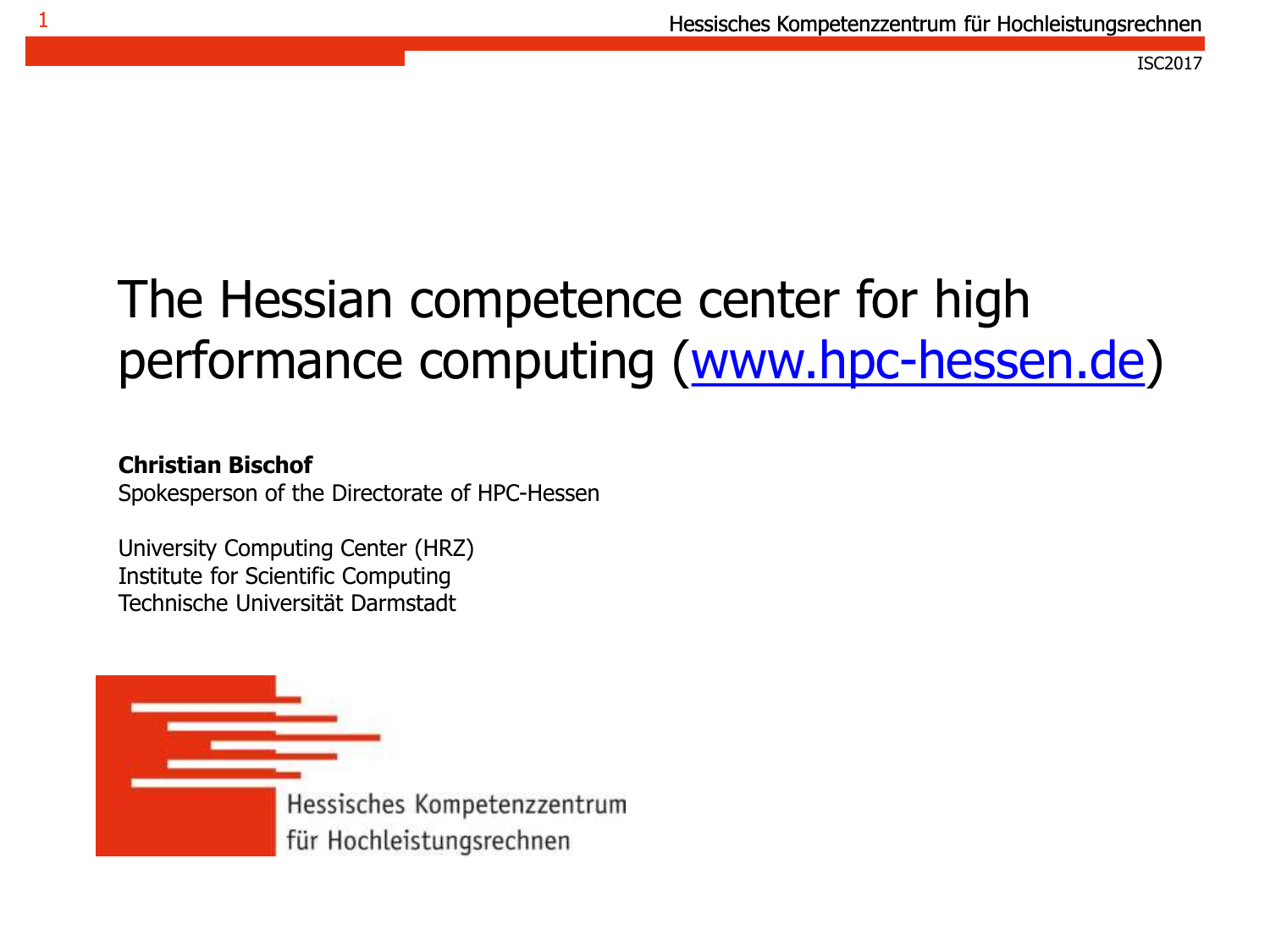Rationale for a HPC Competence Center (1)

### **Software is essential**

- for competitiveness in science
- for efficient use of computing resources, i.e.
	- The code performs well (% of peak performance)
	- The system is energy-efficient
	- The code is energy-efficient (vgl. Talk by Armin Jäger at ENA-HPC Workshop at 16:30 in room Megabyte: Impact of compilers on energy efficiency of HPCG benchmark)

"In the context of engineering sciences, many TOP500 systems achieve only a fraction of their peak computation capability." Harlacher et.al. DOI 10.1007/978-3-642-23869-7 22

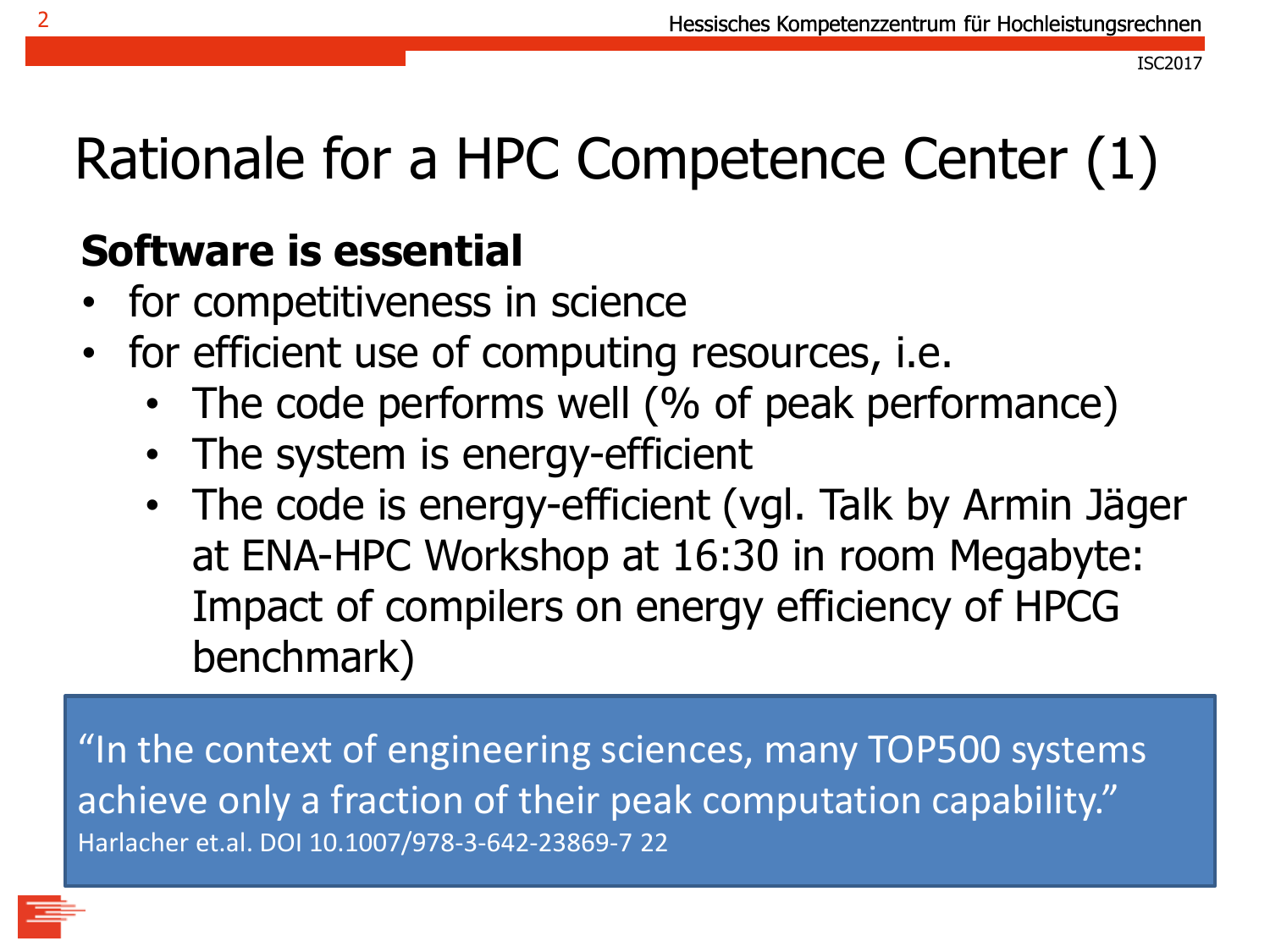### Rationale for a HPC Competence Center (2)

### **Software development for scientific simulations**

- Lead developers are usually domain experts, not HPC experts.
- In a research context often frequent personnel turnover.

### **Different kinds of users**

- Black box user
- Source code augmentor (e.g. user-defined subroutine)
- Source code developer

### **Performance is usually of a secondary concern**, in

particular HPC is usually "free" in academia w.r.t. invest and operations.

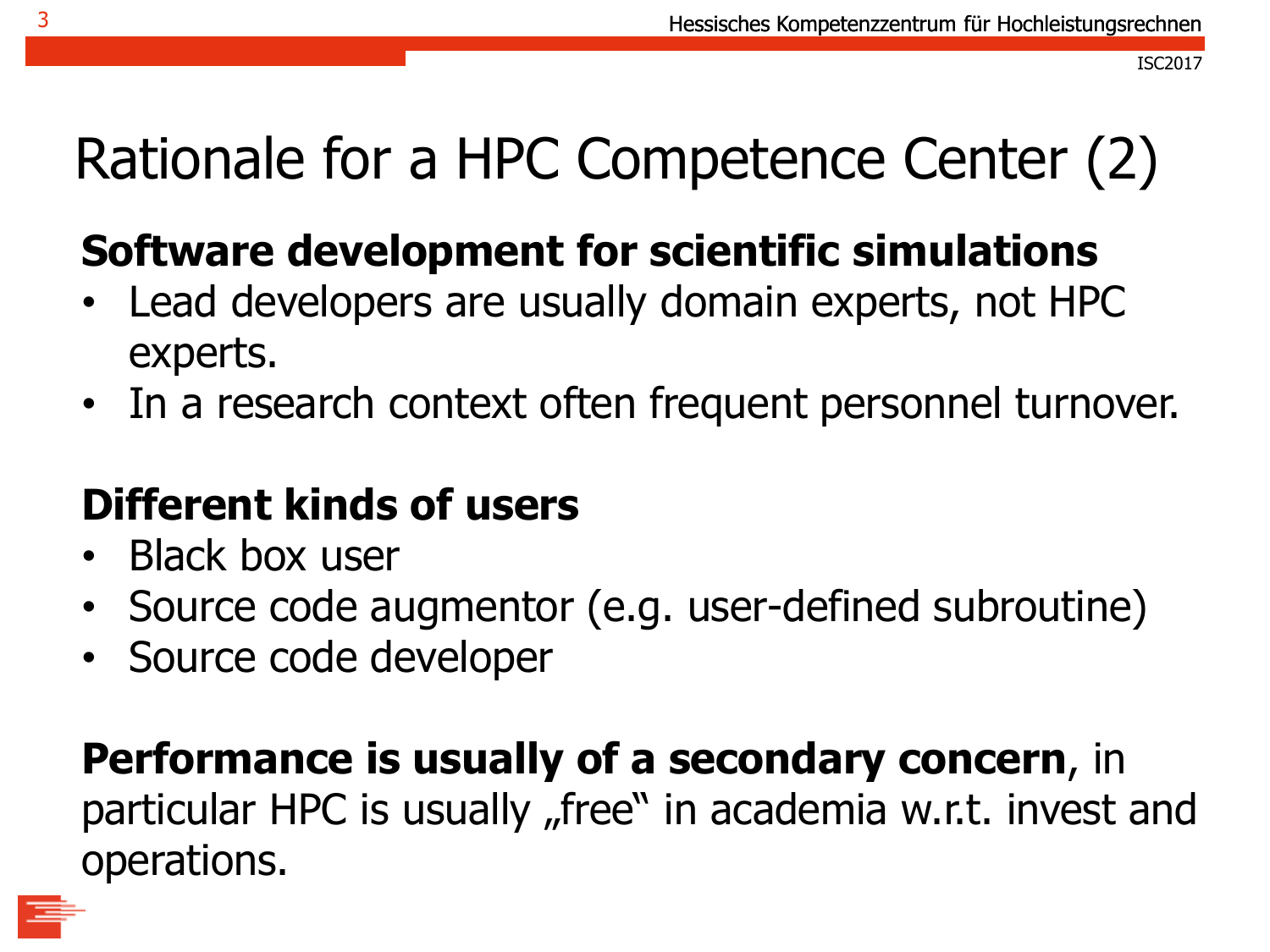### Brainware for HPC pays off!!



Brainware for Green HPC, C. Bischof, D. an Mey, C. Iwainsky, Int. Conf. on Energy-Aware High-Performance Computing (ENA-HPC 2011), Computer Science – Research and Development, 27(4):227-233, 2012.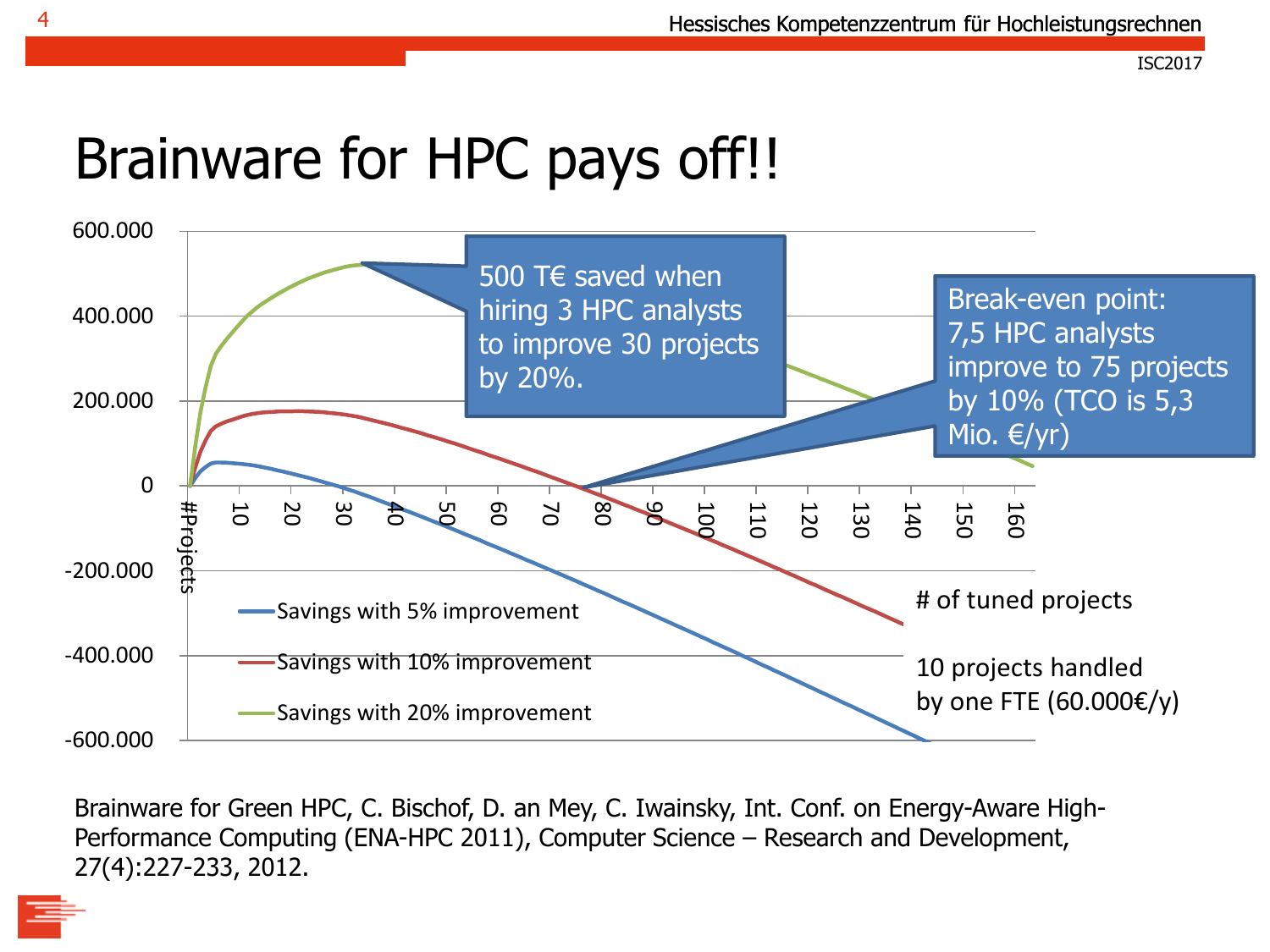Hessian competence center for high performance computing (HKHLR):



- A distributed competence center with staff at each site, but a common place to turn to.
- Educational offers to teach competences needed for HPC
- Advice on efficient use of our systems and efficient programming
- Outreach activities

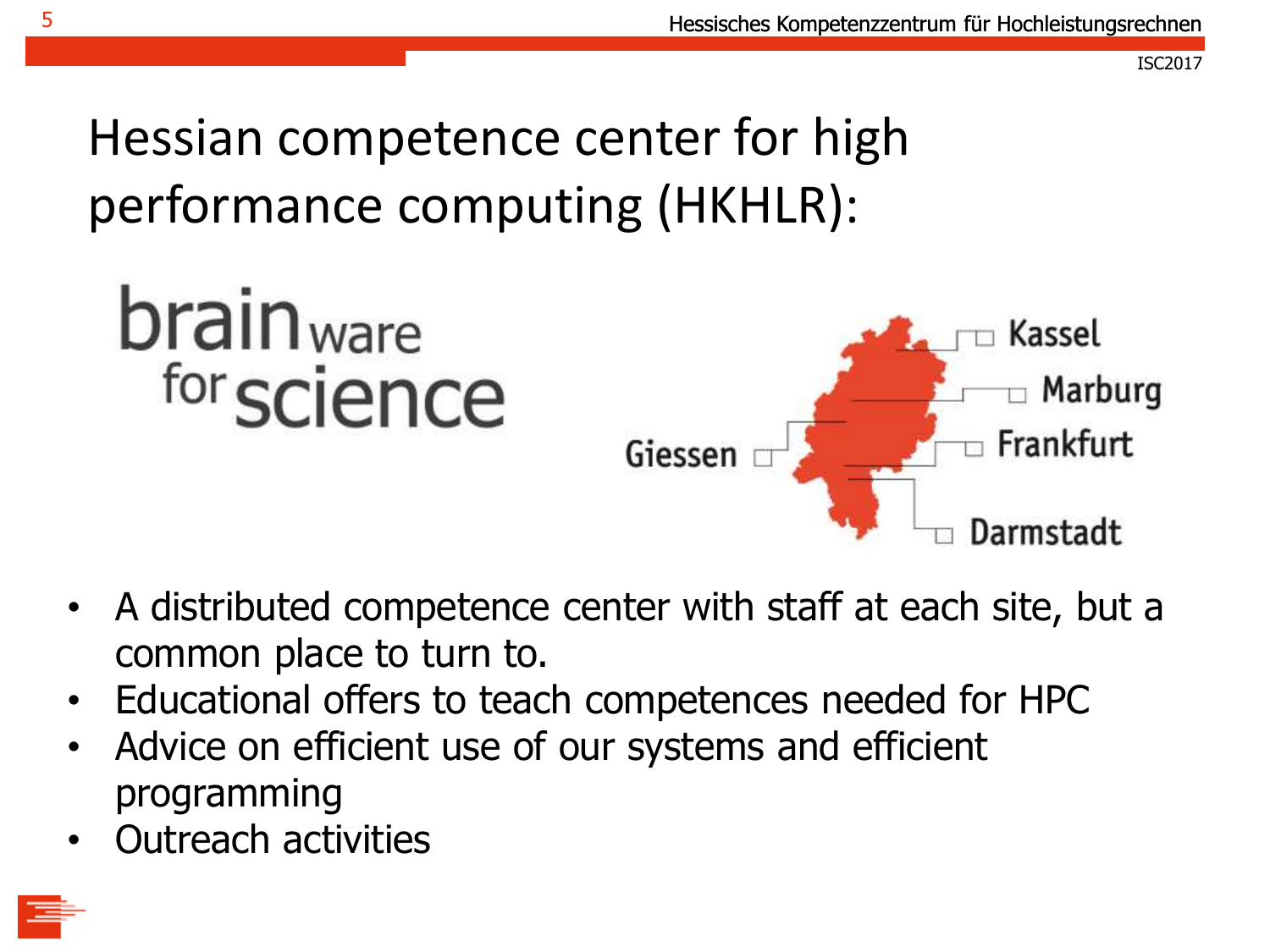### Funding

- HKHLR has been funded by the Hessen State Ministry for Higher Education, Research, and the Arts.
	- Review by German Science Foundation (DFG) in June 2013
	- First round funding 7/13-3/16
	- Second review by DFG in July 2015
	- Second round funding  $7/16-12/20$ ,  $\sim 600$  T $\epsilon$ /yr.
	- Evaluation scheduled for end of 2018.
	- Universities committed to 25% and 50% co-funding in 2019 and 2020.
- 7 FTE scientific staff (2 each in DA/F, 1 each in GI/MR/KS), and 1 FTE for managing directorate.

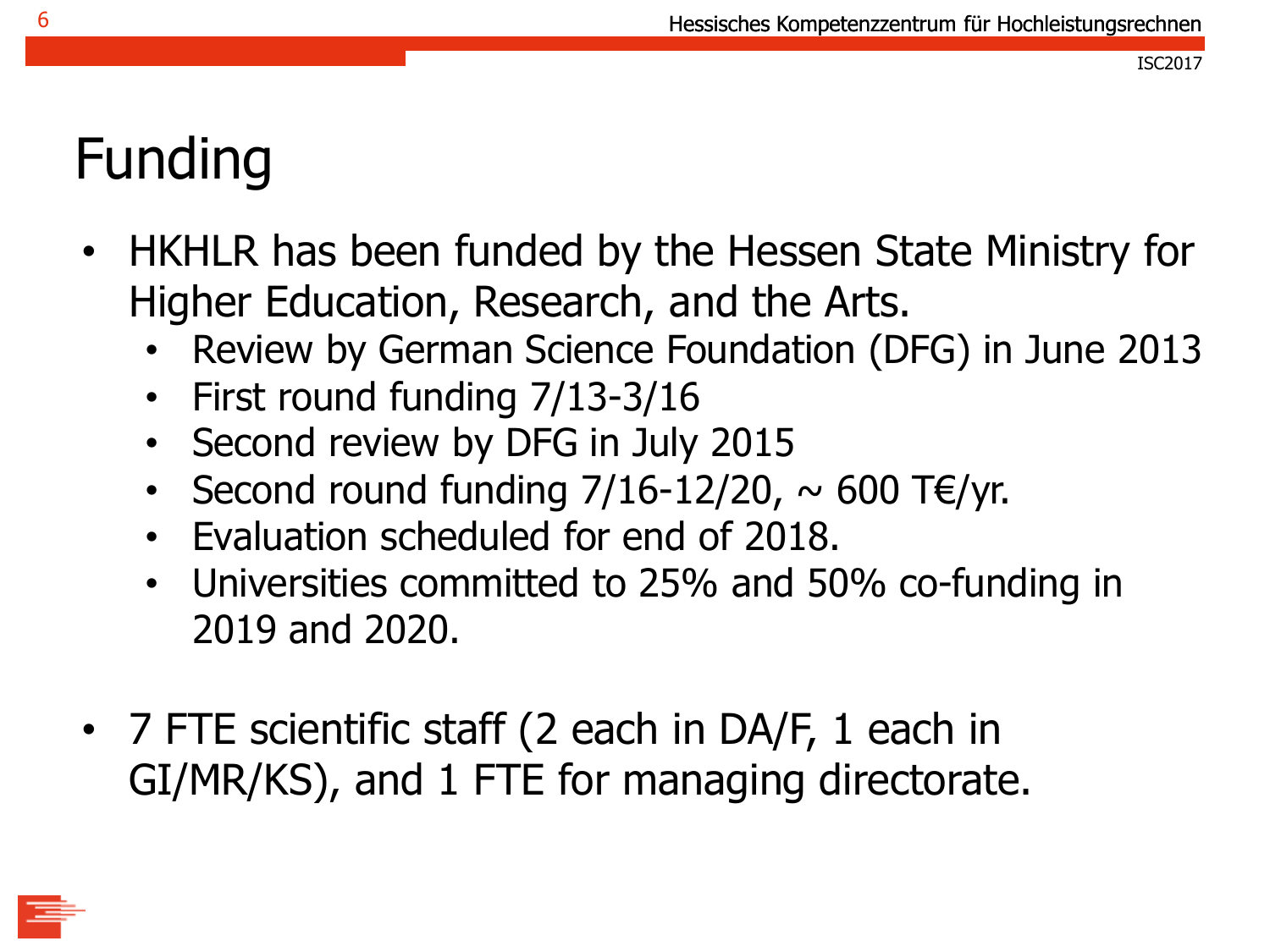### Engagement with users

- Engage with users early on: Each month intro sessions in DA and F, on demand at other sites.
- Earn their trust by providing a reliable place to turn to.

| <b>Period 3/14-8/16</b><br><b>Location</b> | <b>User</b><br><b>Queries</b> | <b>Consulting</b><br><b>Protocols</b> |
|--------------------------------------------|-------------------------------|---------------------------------------|
| Darmstadt                                  | 1132                          | 319                                   |
| Frankfurt                                  | 1096                          | 221                                   |
| Gießen                                     | 148                           | 91                                    |
| Kassel                                     | 90                            | 80                                    |
| Marburg                                    | 316                           | 58                                    |
| <b>Total</b>                               | 2782                          | 769                                   |

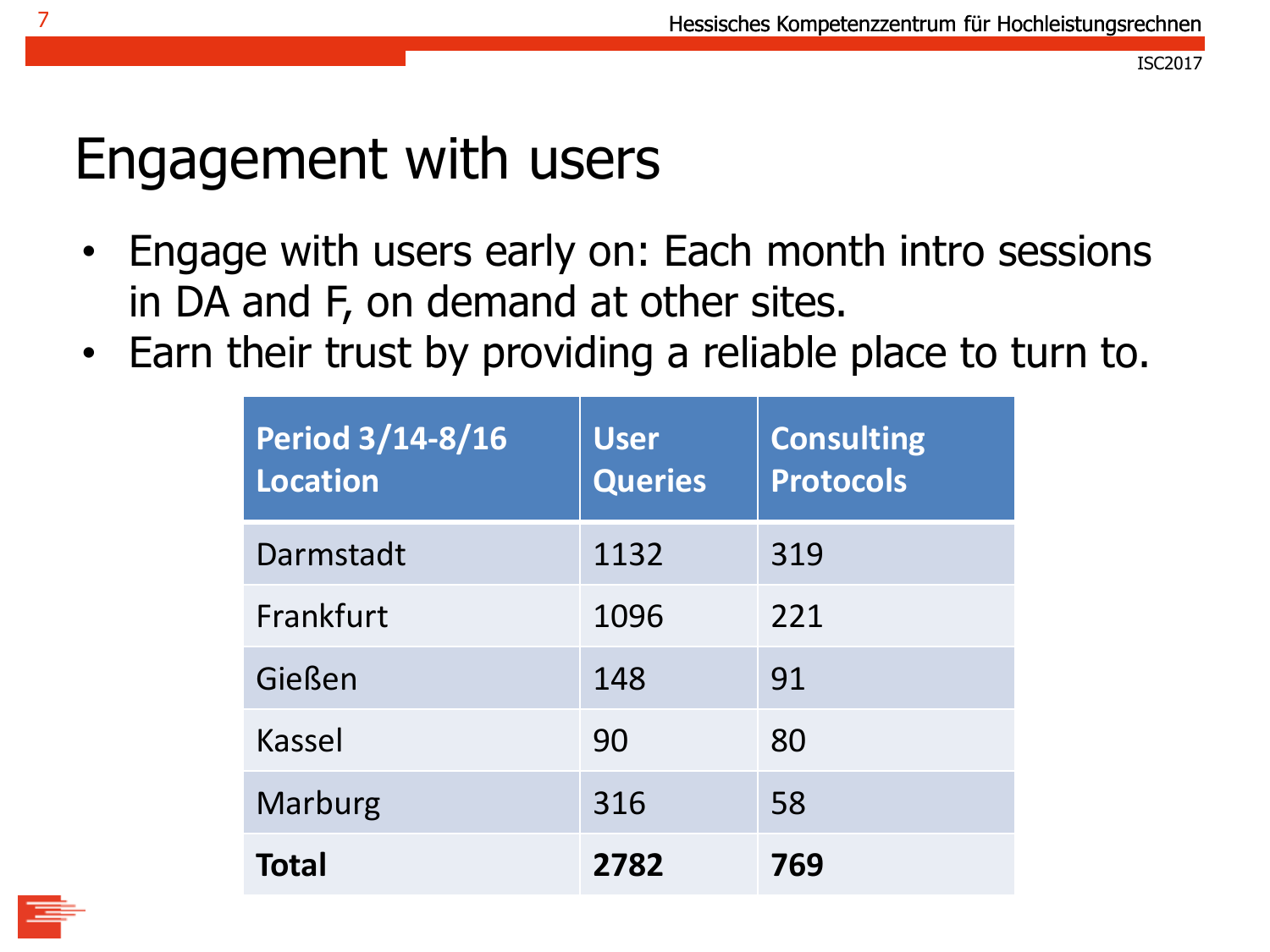### Empowering the HPC Users: The High-Performance Computing in Hesse (HiPerCH) Workshop Series

- For the users, it is very convenient if HKHLR staff writes their scripts, parallelizes and optimizes their code.
- This approach does not scale, there is not enough staff.
- This approach does not have a lasting impact, the changes by HKHLR staff are much less likely to be reflected in the main development branch of the codes.
- HiPerCH provides training on:
	- Linux and Software development tools
	- Vectorization, CUDA, OpenCL, OpenMP, MPI
	- Debugging and profiling tools (Funding for Totalview)

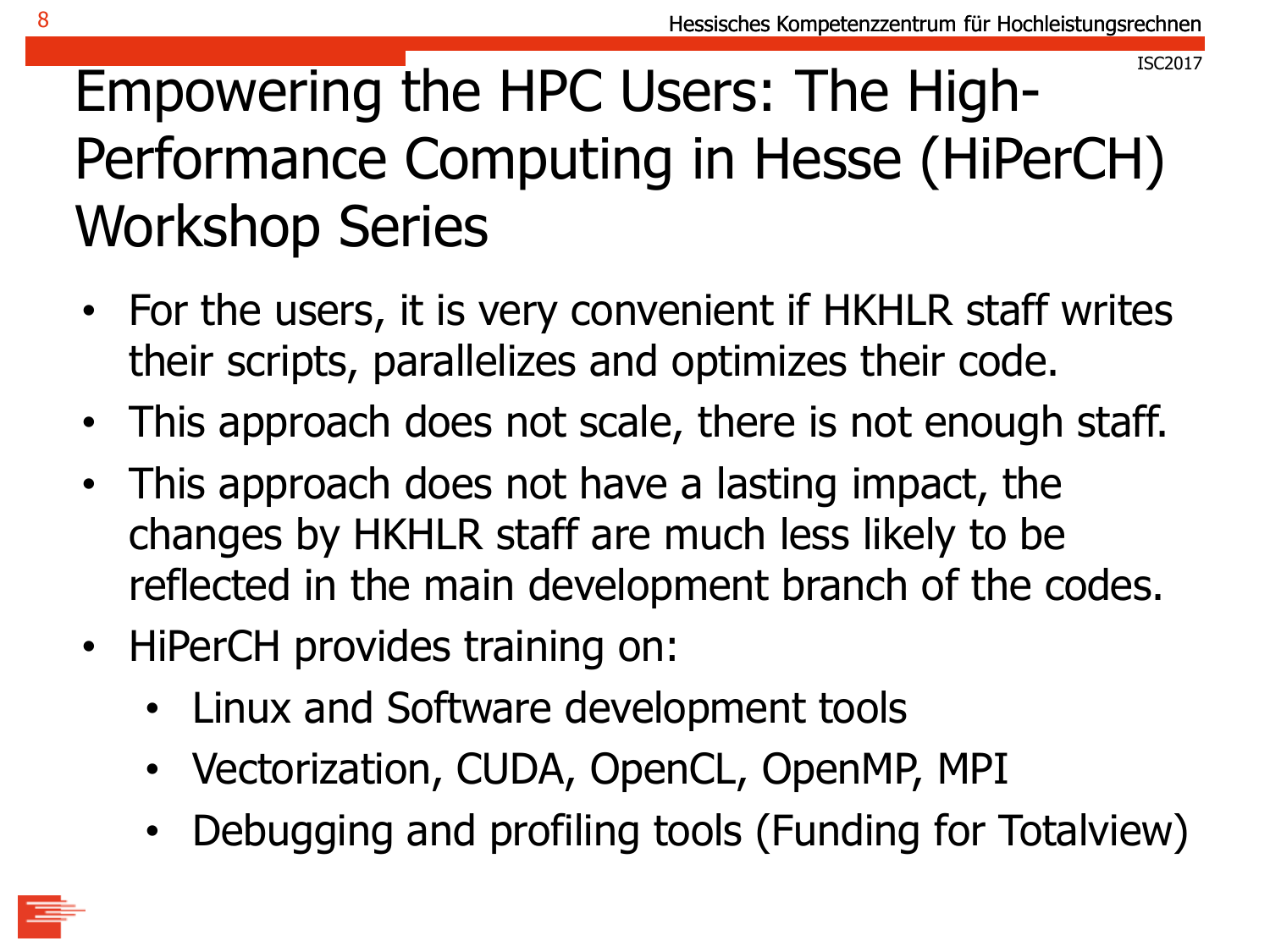### HiPerCH over the years

|                             | <b>HiPerCH 2</b><br>Darmstadt  <br>Sept 14 | <b>HiPerCH 3</b><br><b>Gießen</b><br>March 15 | <b>HiPerCH 4</b><br><b>Darmstadt</b><br>Sept 15 | <b>HiPerCH 5</b><br><b>Kassel</b><br><b>Feb 16</b> | HiPerCH 6<br>Darmstadt<br>Sept 16 | <b>HiPerCH 7</b><br><b>Frankfurt</b><br>March 17 |
|-----------------------------|--------------------------------------------|-----------------------------------------------|-------------------------------------------------|----------------------------------------------------|-----------------------------------|--------------------------------------------------|
| <b>Total</b>                | 49                                         | 25                                            | 49                                              | 36                                                 | 56                                | 61                                               |
| <b>HKHLR</b>                | 6                                          | $\overline{4}$                                | 9                                               | 5                                                  | 9                                 | 6                                                |
| <b>TU Darmstadt</b>         | 19                                         | $\overline{4}$                                | 18                                              | $\overline{7}$                                     | 23                                | 11                                               |
| <b>Goethe-Uni Frankfurt</b> | $\overline{7}$                             | $\overline{3}$                                | $\overline{7}$                                  | $\overline{7}$                                     | $\overline{7}$                    | 31                                               |
| <b>JLU Gießen</b>           | $\overline{3}$                             | $\overline{7}$                                | $\overline{4}$                                  | $\mathbf{1}$                                       | $\overline{3}$                    | $\mathbf{1}$                                     |
| <b>Uni Kassel</b>           | $\overline{2}$                             | $\mathbf{1}$                                  |                                                 | 14                                                 | $\mathbf{1}$                      | $\overline{2}$                                   |
| <b>Philipps Uni Marburg</b> | $\overline{2}$                             | $\overline{3}$                                |                                                 | $\mathbf{1}$                                       | $\overline{4}$                    |                                                  |
| <b>FRA-UAS</b>              | $\mathbf{1}$                               | $\mathbf{1}$                                  |                                                 |                                                    |                                   |                                                  |
| <b>JGU Mainz</b>            |                                            |                                               | $\overline{3}$                                  |                                                    |                                   | $\overline{4}$                                   |
| <b>Other extern</b>         | $\overline{3}$                             |                                               | $\overline{4}$                                  |                                                    | $\overline{2}$                    | $\overline{4}$                                   |
| <b>Speakers and Aides</b>   | 6                                          | 2 <sup>1</sup>                                | $\overline{4}$                                  | $\mathbf{1}$                                       | $\overline{7}$                    | $\overline{2}$                                   |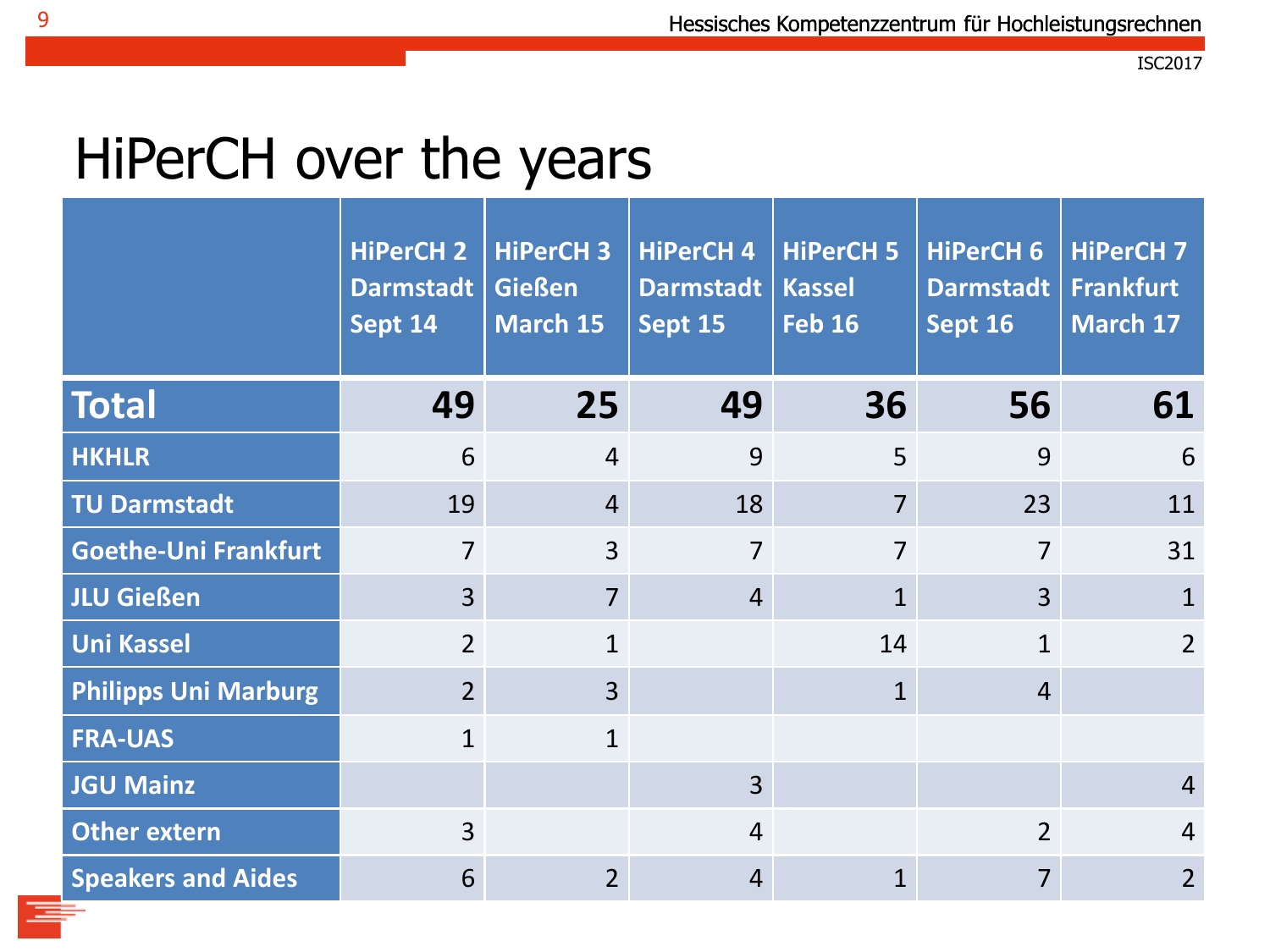### Yearly online survey (2016)

### Parallel performance of the used software

- $\blacksquare$  is part of your research
- $\blacksquare$  is important for the success of your research
- doesn't matter
- is unknown to you
- not answered



This is the third survey:

| Year | <b>Participants</b> |
|------|---------------------|
| 2014 | <b>210</b>          |
| 2015 | 230                 |
| 2016 | 240                 |

Little change in topical emphasis over the years

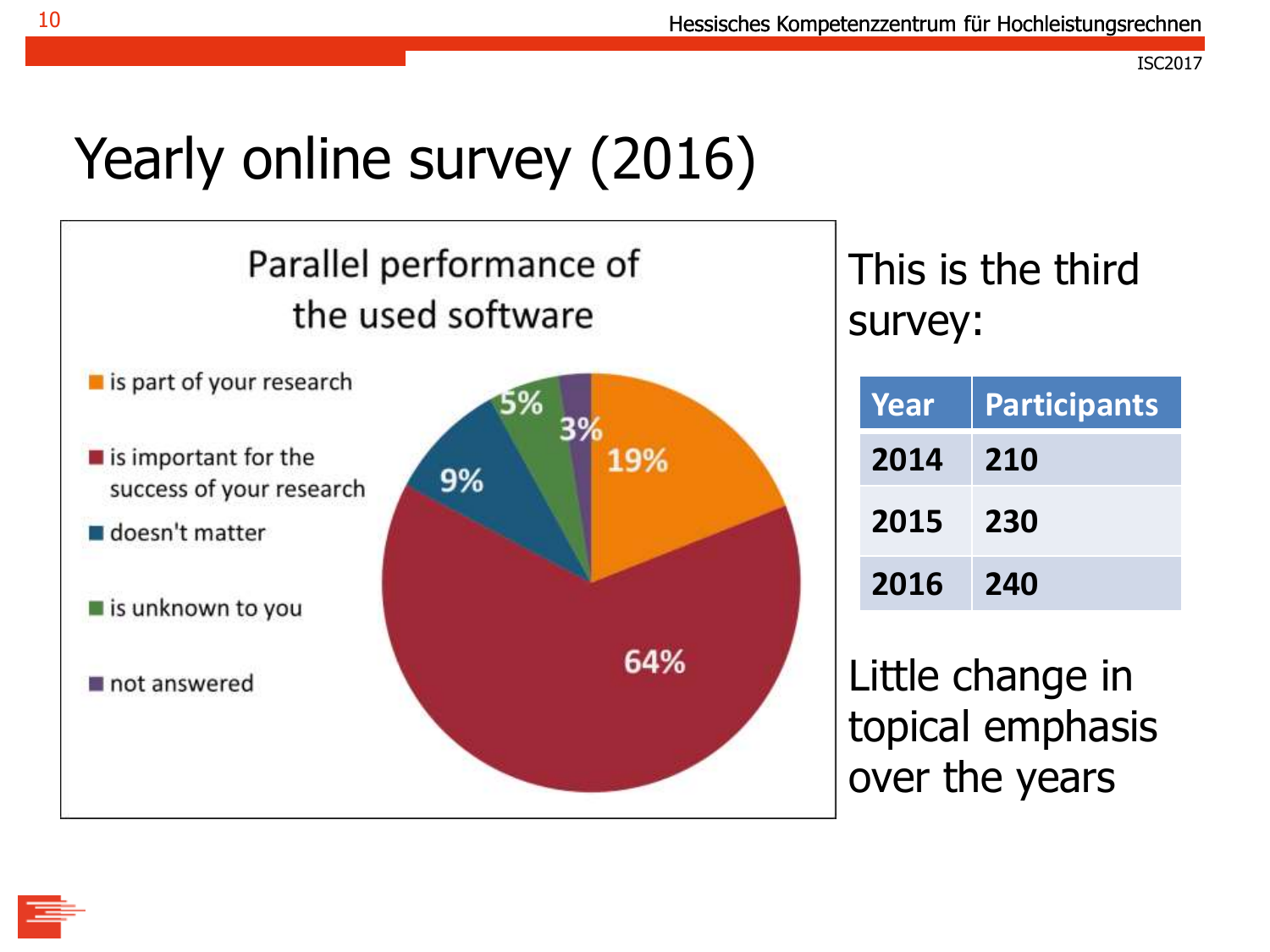### Online Survey 2016



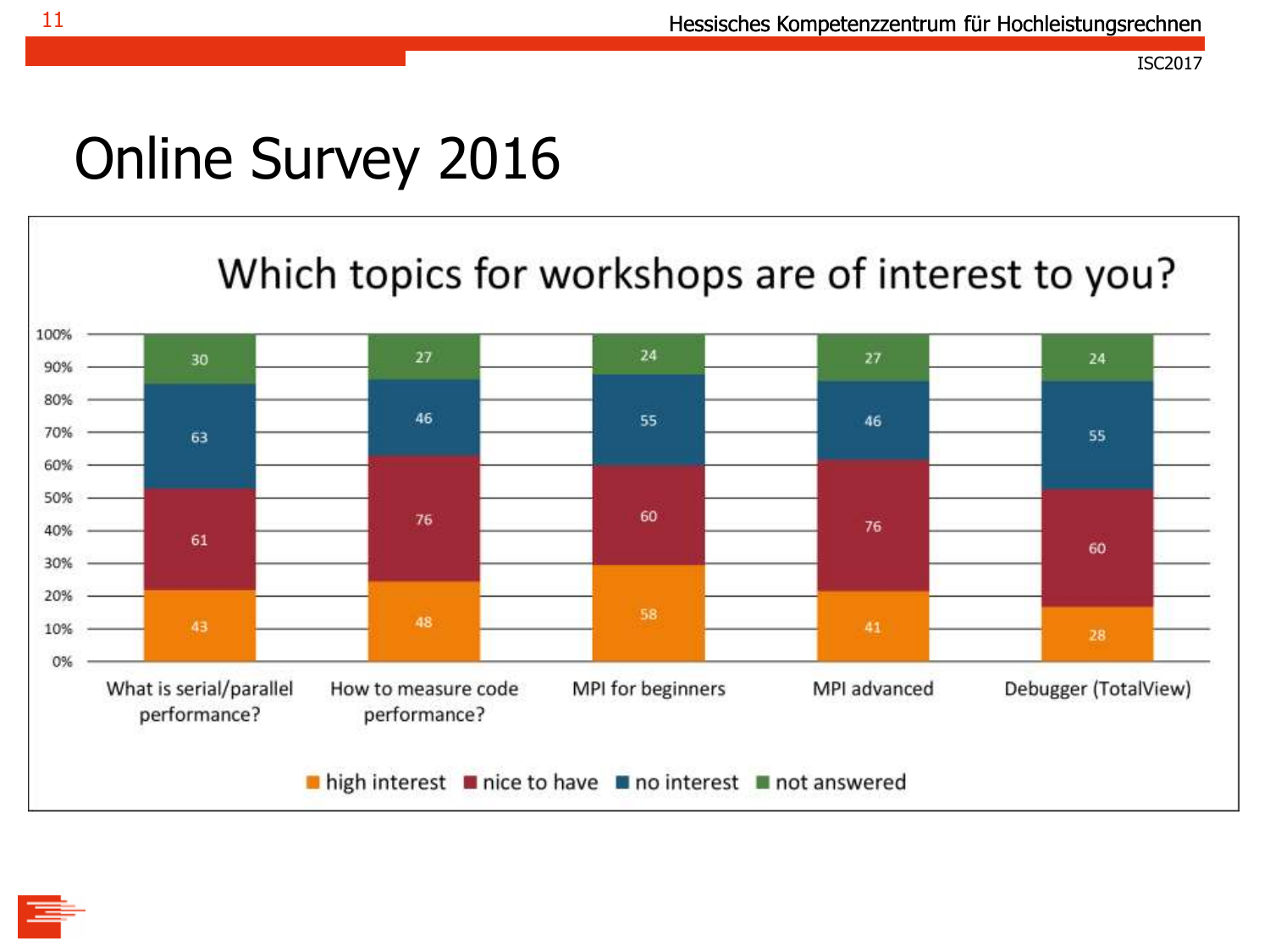### HiPerCH6

#### Agenda

HiPerCH 6 includes four independent modules. Special attention should be paid to module 4, the "introduction to the TotalView debugger": HKHLR organized a Hessian-wide license (funded by HMWK), which can be used free of charge from all Hessian universities.

Wednesday, Sept. 28 Thursday, Sept. 29 Friday, Sept. 30 Tuesday, Sept. 27  $\bigoplus$ 10:30 - 18:15  $\odot$ 08:30 - 18:00  $\bigoplus$ 08:30 - 18:00  $0.9930 - 1330$ s4 10 ROOM 1 (DOLIVOSTRASSE 15) **S4 22 ROOM 5 (LANDWEHRSTRASSE 48A)** S4 22 ROOM 5 (LANDWEHRSTRASSE 48A) Module 2: Software Tools for Unix/Linux Systems A coffee break is included in the Modul 1: program and will be scheduled by the **Brainware for Science** PROF. C. HASSE (TU BERGAKADEMIE FREIBERG) AND STAFF trainers. No lunch! This two-day course consists of lectures supplemented with practical exercises. (Talks, discussions, networking) Module 4: CONTENT. 4 10:00 - 10:30 REGISTRATION & COFFEE • Introduction to Unix · Documentation, • Shell Scripting Introduction to the  $①$ 10:30 - 12:00 · Shell, Bash Basics · Sed. awk visualization • The story continues: HKHLR -• Regular Expressions • Compiler  $\bullet$  GIT **TotalView Debugger** · Fditor VIM Hessian Competence Center for · Make, debugging, profiling **High Performance Computing** HKHLR STAFF PREREQUISITES: For the tutorials all participants are kindly asked to use their own  $(c.$  HEILIGER) This course consists of lectures suplaptop (Linux or Max OS X), (Eduroam WLAN access is available). . The Hessian Hardware infraplemented with practical exercises. structure for HPC viewed from a ATTENDANCE FEE: 30 EURO, INCL. EVENING EVENT PREREQUISTIES: For the tutorials all par-German perspective ticipants are kindly asked to use their Wednesday, Sept. 28 Thursday, Sept. 29 (D. STERNEL) own laptop (Eduroam WLAN access is Application procedure for compu- $\bigoplus$ 08:30 - 18:00  $\bigoplus$ 08:30 - 18:00 available). ting time \$4 22 ROOM 6 (LANDWEHRSTRASSE 48A) (A. WOLF, D. STERNEL) ⊕12:00 - 13:00 шкон **Module 3: OpenACC** SNACKS AND BEVERAGE SERVED All modules can be booked **NVIDIA TRAINERS**  $\bigodot$  13:00 - 15:00 spearately. Please be aware that This two-day course consists of lectures supplemented with practical exercises. · Presentation of HPC projects on module 3 should be only booked CONTENT: **Hessian clusters** by persons with programming The course gives an introduction to OpenACC. You can learn how to programm experience. 15:00 - 15:30 COFFEE BREAK OpenACC and how to accelerate your code with OpenACC. PREREQUISITES: Participants need basic programming skills on Linux/Unix systems  $915:30 - 17:00$ with C++ and some experience in programming. For the excercises all parti-· Recent trends in scientific HPC cipants are kindly asked to use their own laptops (Eduroam WLAN access is methods and hardware

(C. IWAINSKY, A. WOLF) 17:00 - 18:00 GET-TOGETHER SNACKS AND BEVERAGE SERVED

ATTENDANCE FEE: 15 EURO

available).

ATTENDANCE FEE: 30 EURO, INCL. EVENING EVENT

**Evening event of** module  $2 & 3$ **19:00 (WEDNESDAY)** 

NO ATTENDANCE FEE

September 22, 2016

Hessisches Kompetenzzentrum für Hochleistungsrechnen

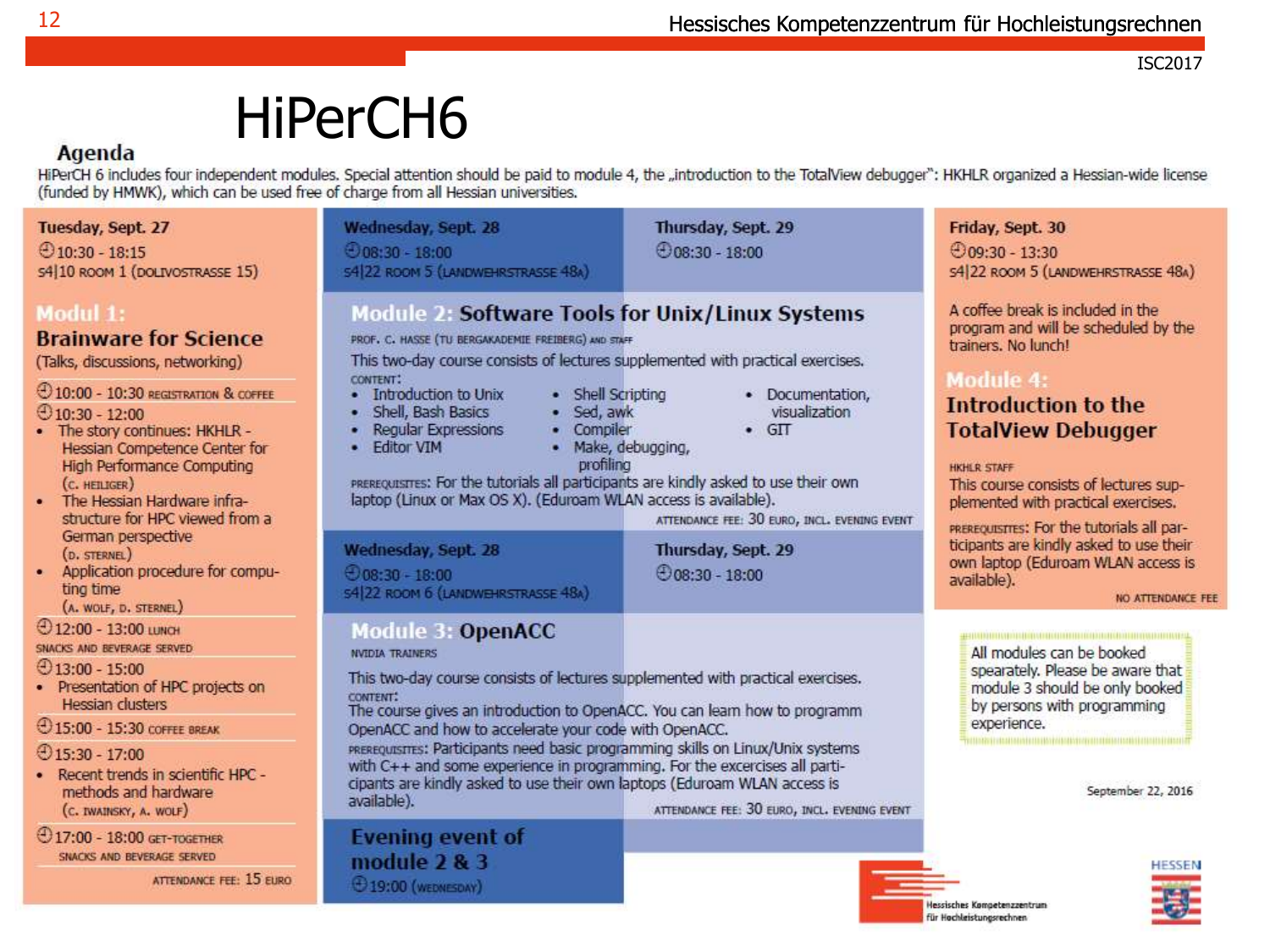#### Hessisches Kompetenzzentrum für Hochleistungsrechnen

ISC2017

**HiPerCH 7** 

#### HiPerCH7 **Previous event**

This introductory course is especially recommended for new LOEWE-CSC and FUCHS cluster users.



**AAA**<sup>8</sup><sup>0</sup>

| Thursday, March 09                                                                                                                                                    |
|-----------------------------------------------------------------------------------------------------------------------------------------------------------------------|
| $@10:00 - 14:00$                                                                                                                                                      |
| Module 0:                                                                                                                                                             |
| <b>Cluster Computing Workshop</b><br>HKHLR STAFF                                                                                                                      |
| ROOM N 310 02.114<br>BUILDING N 310 (PHYSICS)<br>MAX-VON-LAUE-STRASSE 1, 60438 FRANKFURT                                                                              |
| Introduction to LOEWE-CSC & FUCHS cluster<br>Hardware resources<br>File system<br>Environments modules<br>Partitions on the cluster<br>Architecture of the partitions |
| Batch system                                                                                                                                                          |

۰

e.

o.

 $\bullet$ ٠

۰

۰

۰

۰

ø

۰

o

ö

ä

Monday - Wednesday, **March 13-15**  $\bigcirc$  08:30 - 18:00

#### Module 1: **Parallelization with MPI** and OpenMP

DR. R. RABENSEIFNER (HLRS) AND STAFF

ROOM N 100 0.12 A+8 BCC BERSTEIN COMPUTER CENTER BUILDING N 100 (BIOZENTRUM) MAX-VON-LAUE-STRASSE 9, 60438 FRANKFURT

The focus of this three-day workshop is on the programming models MPI and OpenMP. Handson sessions (in C and Fortran) will allow users to immediately test and understand the basic constructs of the Message Passing Interface (MPI) and the shared memory directives of OpenMP. Content Level: 70% for beginners, 30% advanced.

- · Hardware architectures and parallel programming models
- · Parallel programming with Message Passing Interface (MPI-3) and OpenMP
- · Tools for performance optimization and parallel debugging
- · Short introduction to Portable, Extensible Tool kit for Scientific Computation (PETSc)

Prerequisites: Unix / C or Fortran

ATTENDANCE FEE: 50,00 € INCL. EVENING EVENT (MONDAY)



#### Thursday, March 16  $@09:00 - 15:00$

#### Module 2: **Introduction to the TotalView Debugger**

**HKHLR STAFF** 

#### ROOM N 100 1.14

BUILDING N 100 (BIOZENTRUM) MAX-VON-LAUE-STRASSE 9, 60438 FRANKFURT

This course consists of lectures supplemented with practical exercises.

PREREQUISITES: For the tutorials all participants are kindly asked to use their own laptop (Eduroam WLAN access is available).

NO ATTENDANCE FEE

All modules can be booked separately.



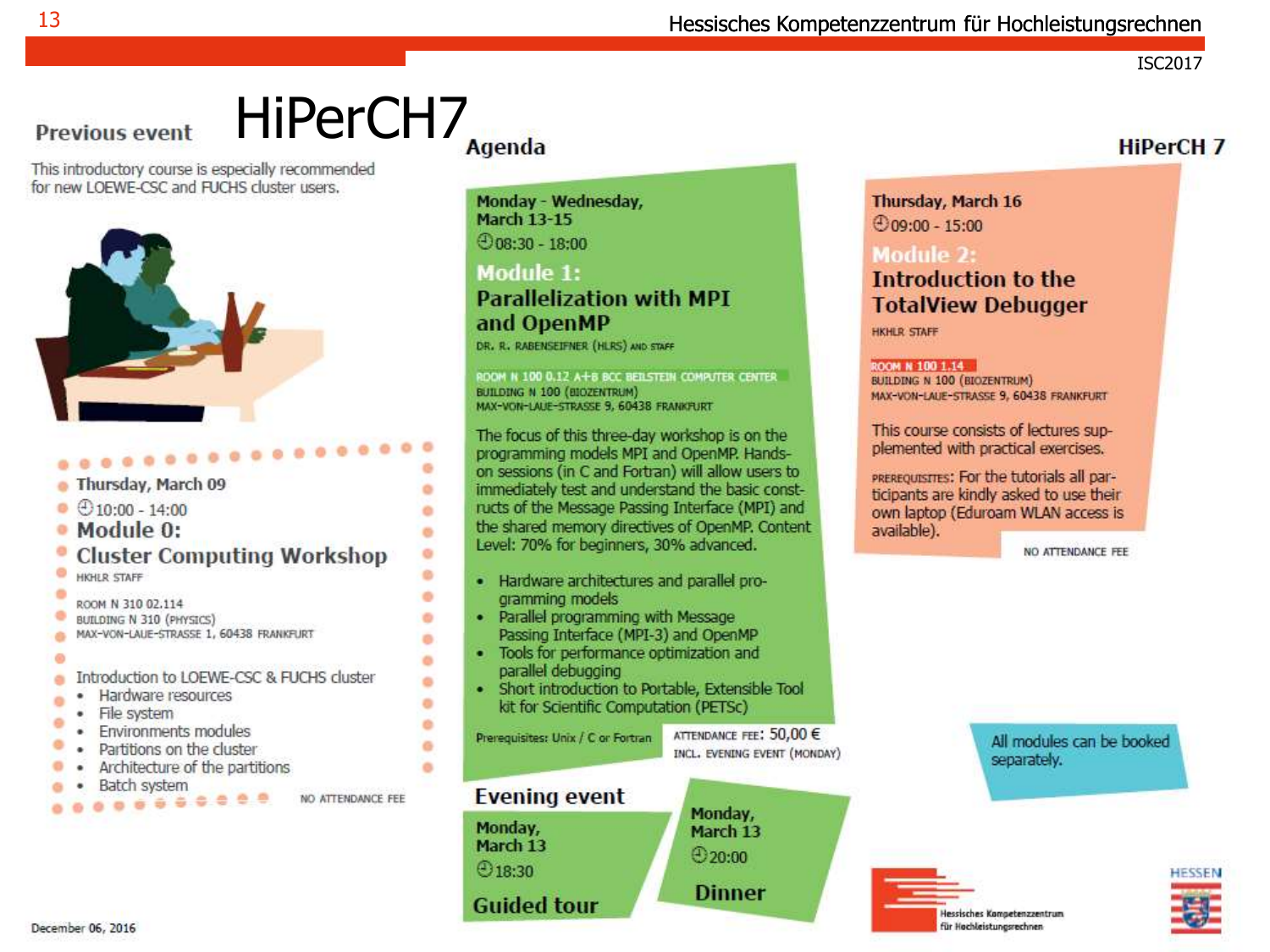### Improving codes and scripts

- HKHLR staff provides tuning support for codes and scripts
	- To demonstrate the need and potential of performance tuning  $(\rightarrow$  "earning trust")
	- To improve efficiency of use of our systems by focussing on the "power users" and their codes.
- Following "best-practices" to maximize return on time investment. (e.g. Enhancing Brainware Productivity through a Performance Tuning Workflow, C. Iwainsky, R. Altenfeld, D. an Mey, C. Bischof, in Euro-Par 2011: Parallel Processing Workshops, M. Alexander et al., Eds, LNCS 7156, pp. 1987-207, Springer Verlag, 2012.)

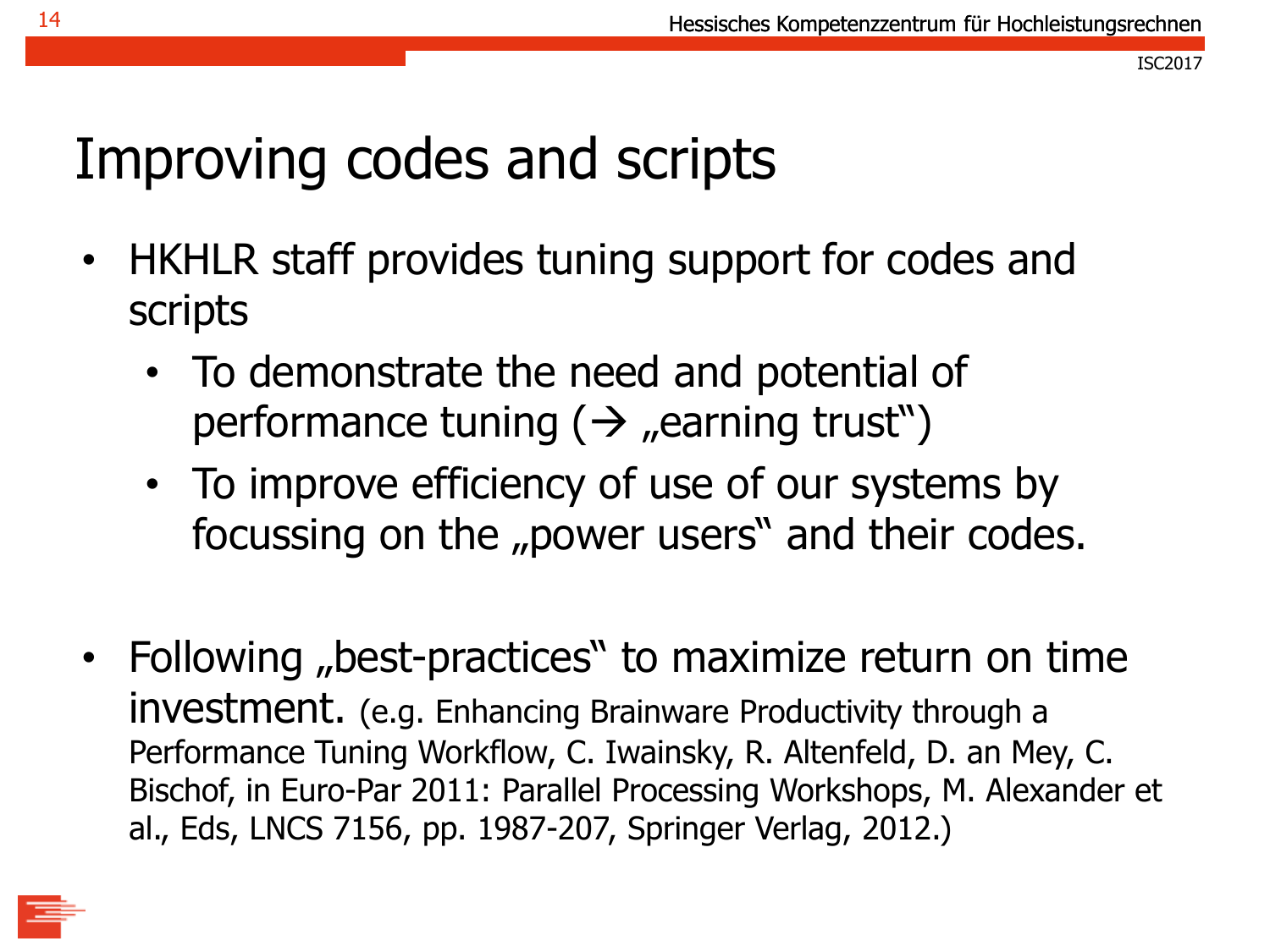### Tuning a Physics User-Code

- Premise: User inquires about unexpected performance behavior on Lichtenberg system in Darmstadt.
- Planned runtime of code approximately 2.8 mio. core-h
- Profile revealed substantial use of libmath function cpow

| <b>Time</b> | <b>Cumulative Time Function Name</b> |                                                                     |
|-------------|--------------------------------------|---------------------------------------------------------------------|
| 36,97 %     | 88,82 s                              | cpow                                                                |
| 10,15 %     | 113,20 s                             | sindl                                                               |
| 9,73 %      | 136,59 s                             | cosdl                                                               |
| 7,34 %      | 154,22 s                             | get_qNN(qNN*,double*)                                               |
| 5,67 %      | 167,84 s                             | powl                                                                |
| 5,16 %      | 180,24 s                             | atan2dl                                                             |
| 2,62%       | 186,53 s                             | f NN 4th 5(double <sup>*</sup> , unsigned long, void <sup>*</sup> ) |

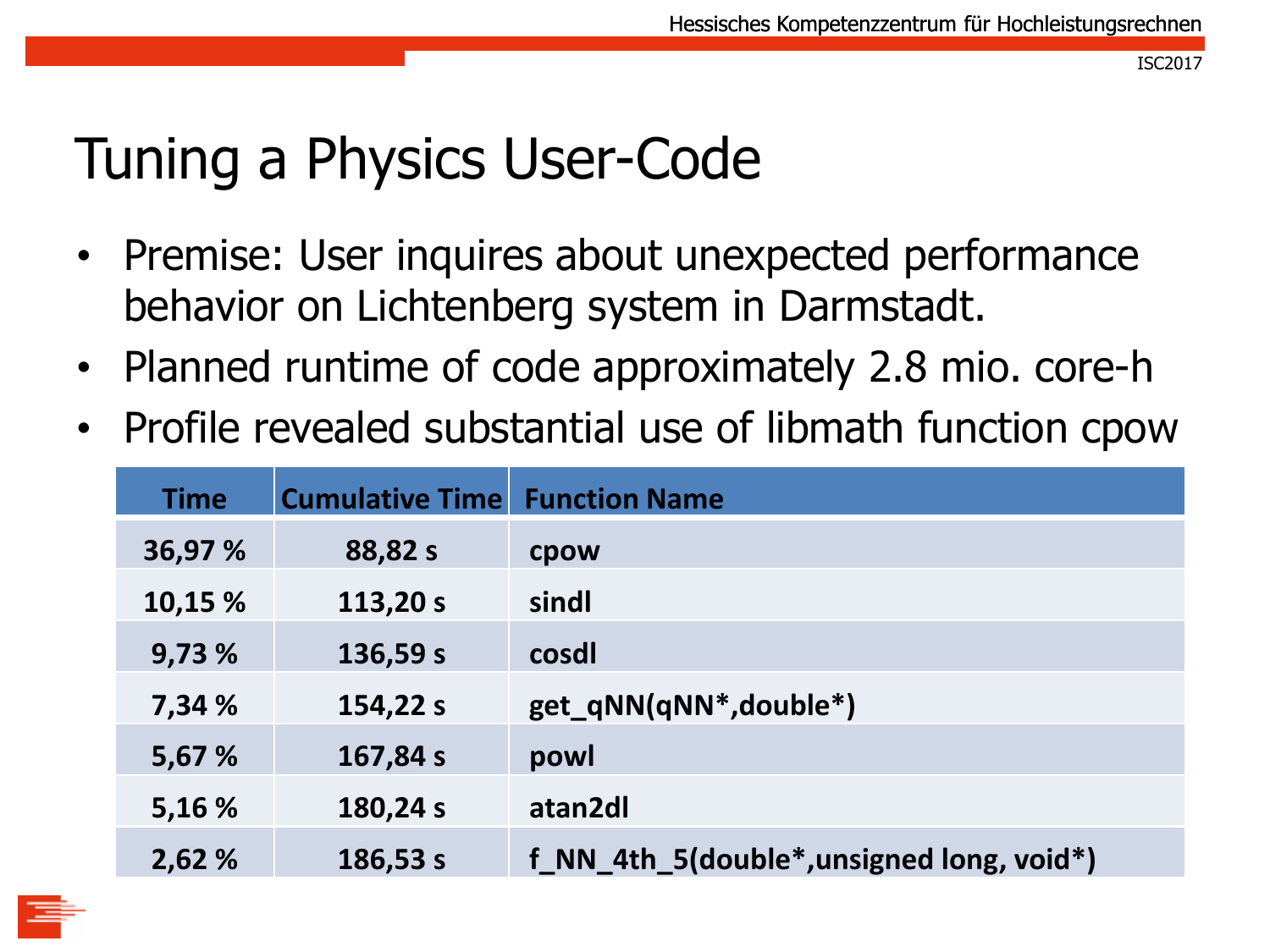### Code analysis (Part I):

- Widespread use of cpow.
- E.g. 82946 x cpow in a single file:

```
... *
q[2*4+1].qi[2]* ... *q[1*4+3].qi[2]*
\overline{(\ }cpow(mpi,2)+
  cpow(q[0*4+2].qi[0]+q[1*4+3].qi[0],2)+
  cpow(q[0*4+2].qi[1]+q[1*4+3].qi[1],2)+
  cpow(q[0*4+2].qi[2]+q[1*4+3].qi[2],2)
)^{\ast} \cdots
```
• Solution: Text-replace cpow with self-written csquare

```
inline complex
csquare(complex val, int exp){
  if (exp == 2)return val*val;
  else
    return cpow(val, exp);
}
```


16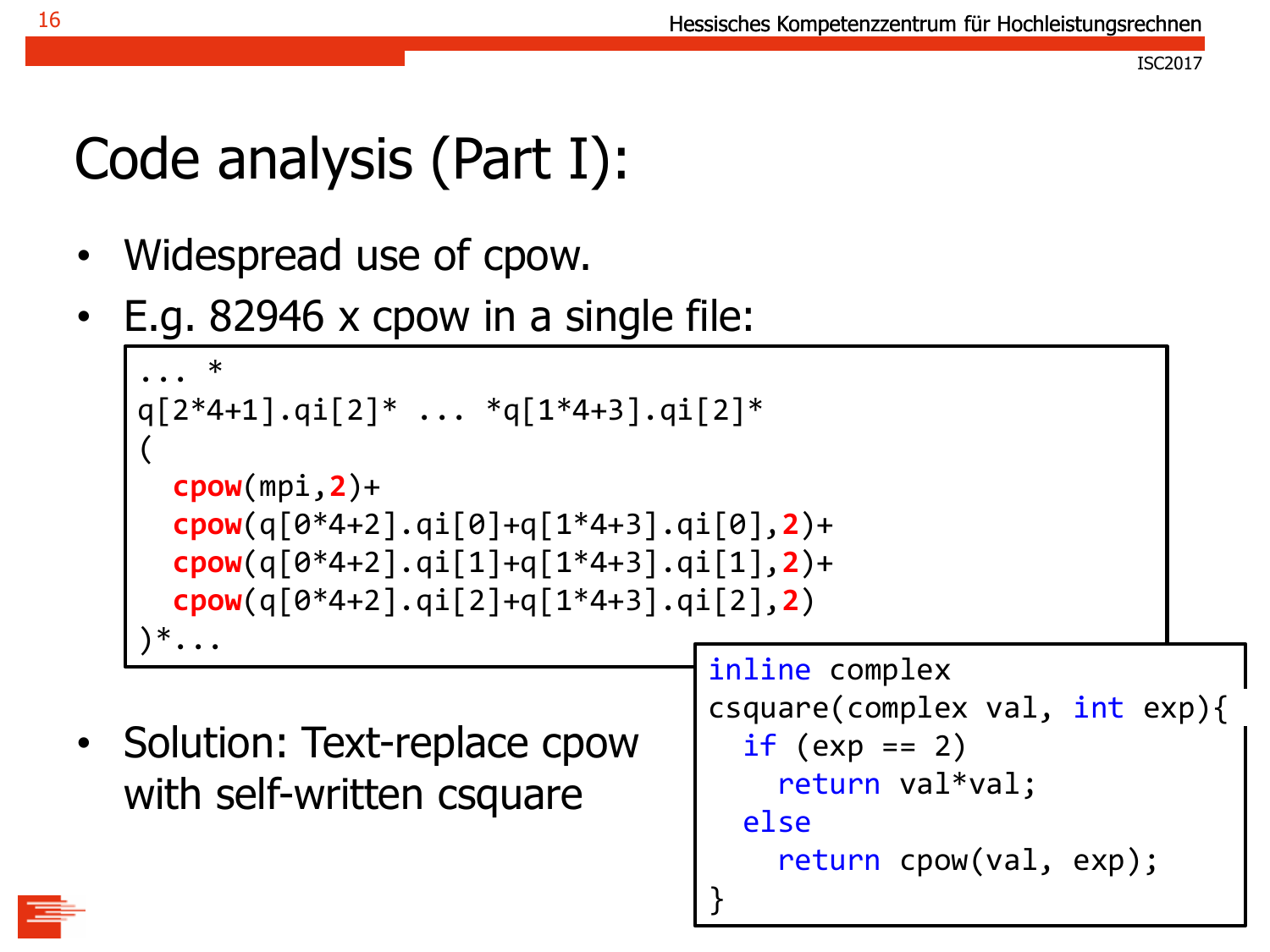### Code analysis (Part II): Bycatch

Analyzing the code revealed additional opportunity

```
for (mt1 = ...)for (mt2 = ...)
    ... 
      for (mt8 = \ldots){
...
for (ms1 = ...)for (ms2 = ...)...
      for (ms8 = ... ) {
  int c1 =abs(ms1-1)*pow(2,3)+abs(mt1-1)*pow(2,2)+abs(ms6-1)*2+abs(mt6-1)*1;
  int cp1=abs(ms4-1)*pow(2,3)+abs(mt4-1)*pow(2,2)+abs(ms5-1)*2+abs(mt5-1)*1;
  ...
  int c4 =abs(ms4-1)*pow(2,3)+abs(mt4-1)*pow(2,2)+abs(ms5-1)*2+abs(mt5-1)*1;
  int cp4=abs(ms3-1)*pow(2,3)+abs(mt3-1)*pow(2,2)+abs(ms8-1)*2+abs(mt8-1)*1;
  sum+= NNControl(r(\ldots, c1, cp1, \ldots) + NNControl(r(\ldots, c2, cp2, \ldots))}}
                                                 Background:
                               • pow returns a floating-point number
                              • floating-point casting required
                               • replacing
                                 • pow(2,3) with 8 and 
                                 • pow(2,2) with 4
                                 improved performance considerably
```
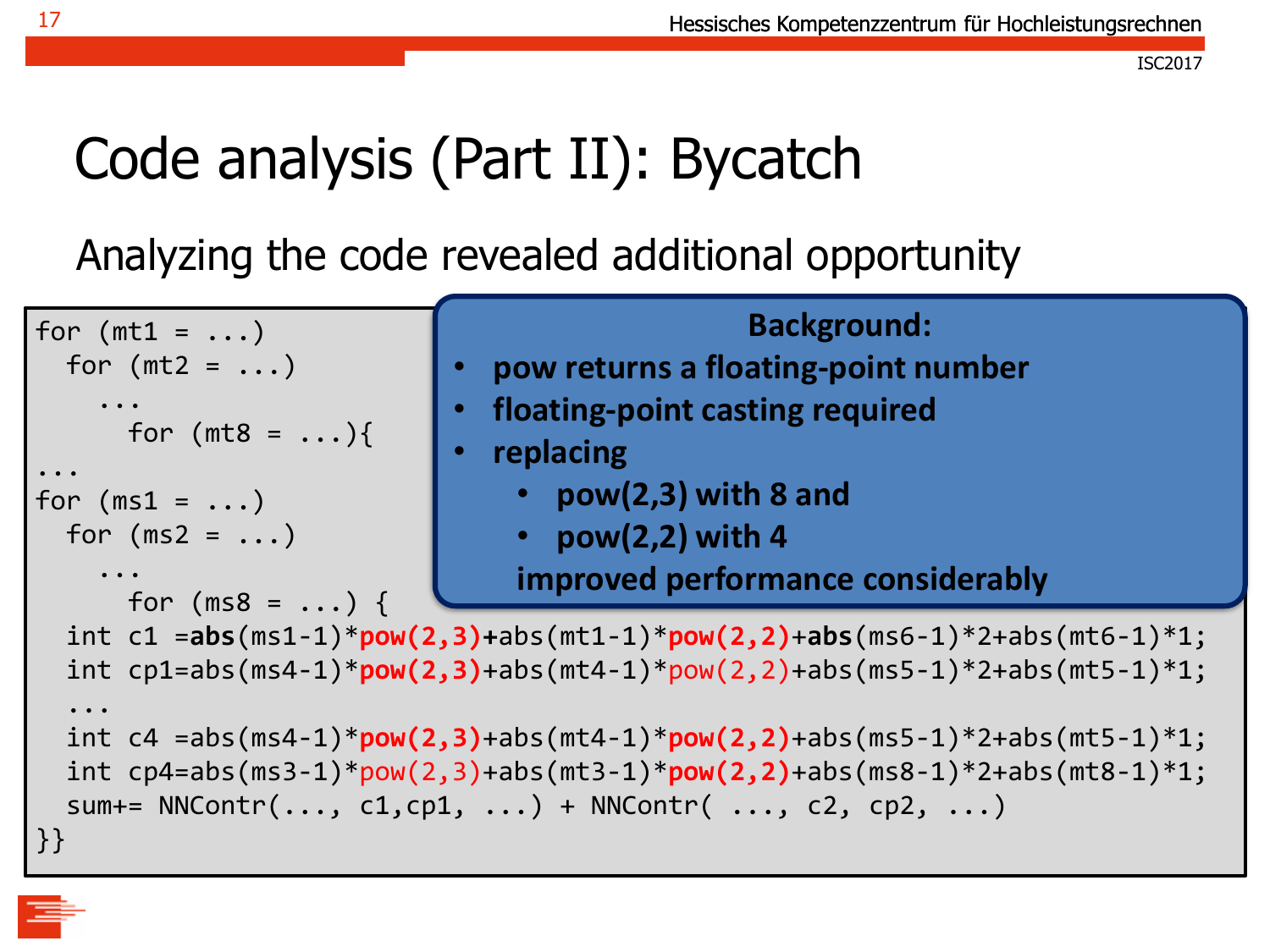### Tuning Impact

• Tuning results on small test data set:

| <b>Variant</b>         | <b>Runtime/Speedup</b> |    |
|------------------------|------------------------|----|
| <b>Original code</b>   | 253.5 s                |    |
| Loop-body optimization | 124.9 s                | 2x |
| Use of csquared        | 63.8s                  | 4x |

- User applied the same mechanics to reach speedups up to 8x on production data sets.
- HKHLR-supported parallelization of the used numerical integration library (libcuba) is on the way.

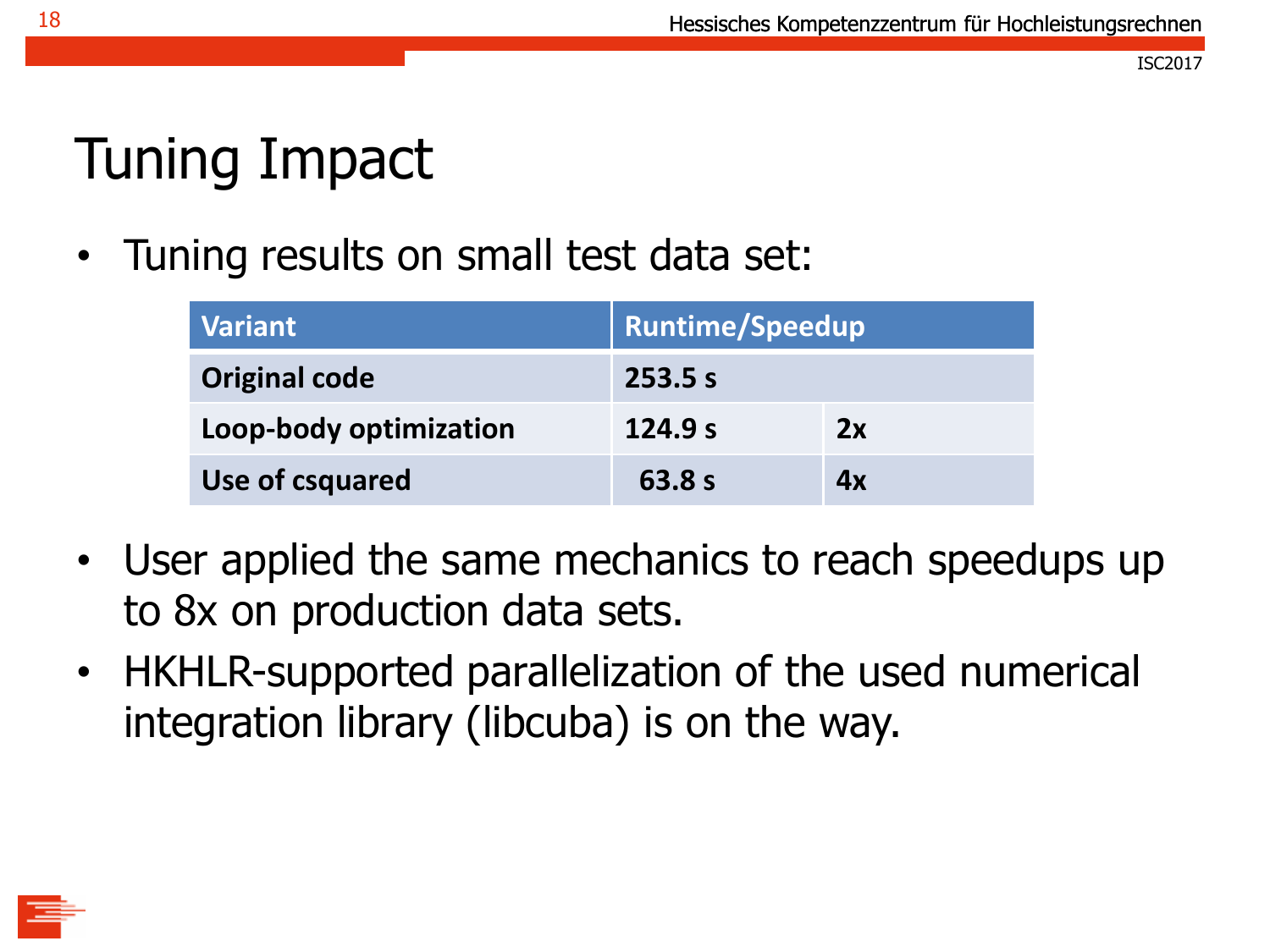### Good scheduling of a Biophysics code

• Code RELION on Loewe-CSC in Frankfurt

```
SBATCH --partition=long
SBATCH --nodes=6
SBATCH --ntasks=128SBATCH --cpus-per-task=1
SBATCH --mem-per-cpu=5800
SBATCH -- ntasks-per-node=22
SBATCH --constraint=intel20
\cdotsexport OMP NUM THREADS=1
```
- User was unfamiliar with the SLURM batch environment.
- Careful choice of scheduling parameters at least halved the turnaround time of the jobs.

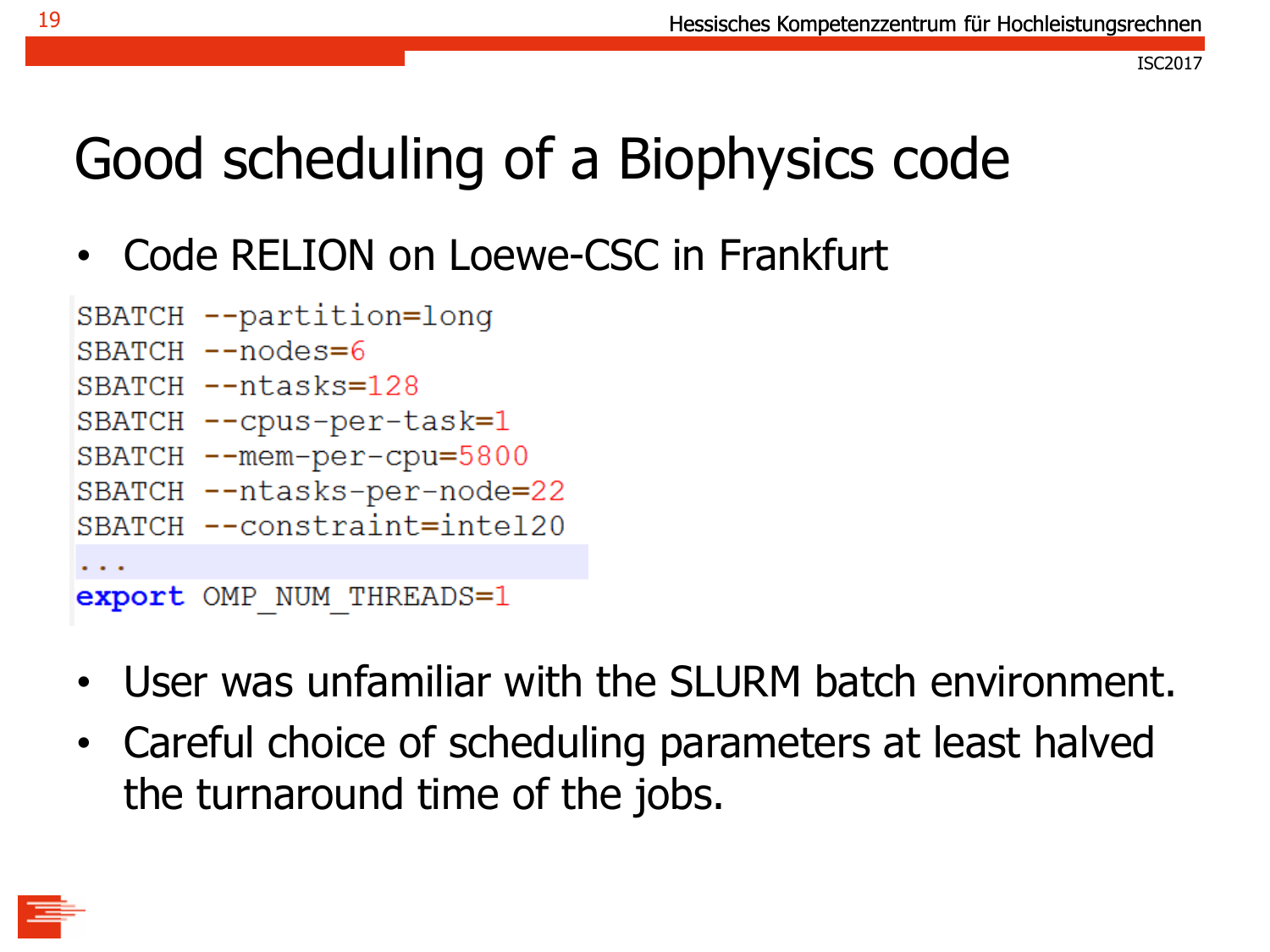### Code optimization of a plasma code

- Plasmapic code is highly parallel (up to 1000 cores) and dominant code on skylla cluster in Gießen.
- Profiling with Vampir and Intel vTune.
- Function inlining, memory layout changes and optimization of inner loops improved runtime by 49%.
- Better load balancing can improve performance by another 50%, code adaption in progress.

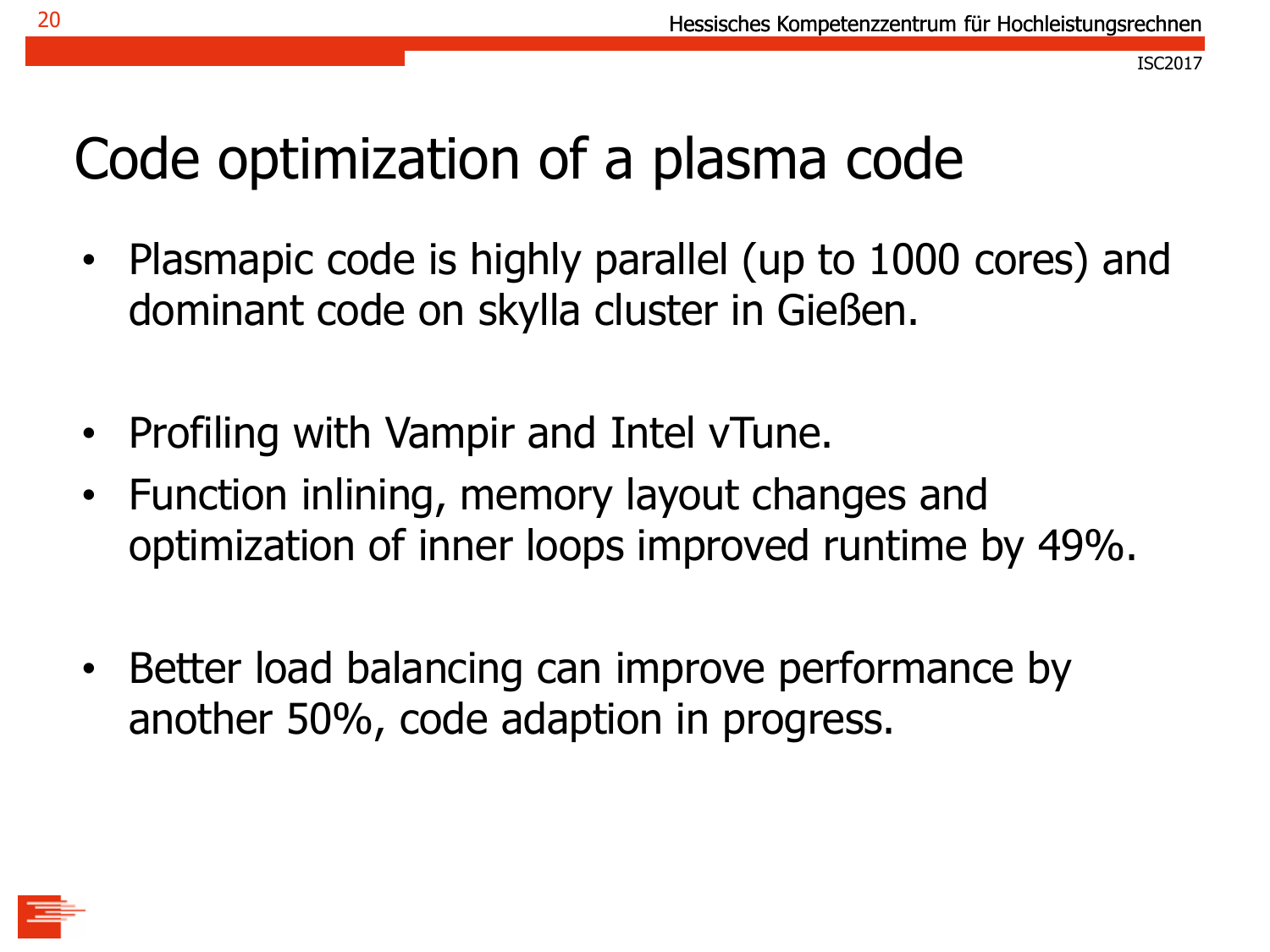### Improving scaling behavior

- Hybrid (OpenMP+MPI)-parallelized code does not scale on MaRC2 Cluster in Marburg.
- As it turned out, dynamic setting of thread number (omp set dynamic) did not work with the scheduler, so the code only ran on one thread on each node.
- Explicit setting of threads resulted in factor 2x speedup on 4 threads.

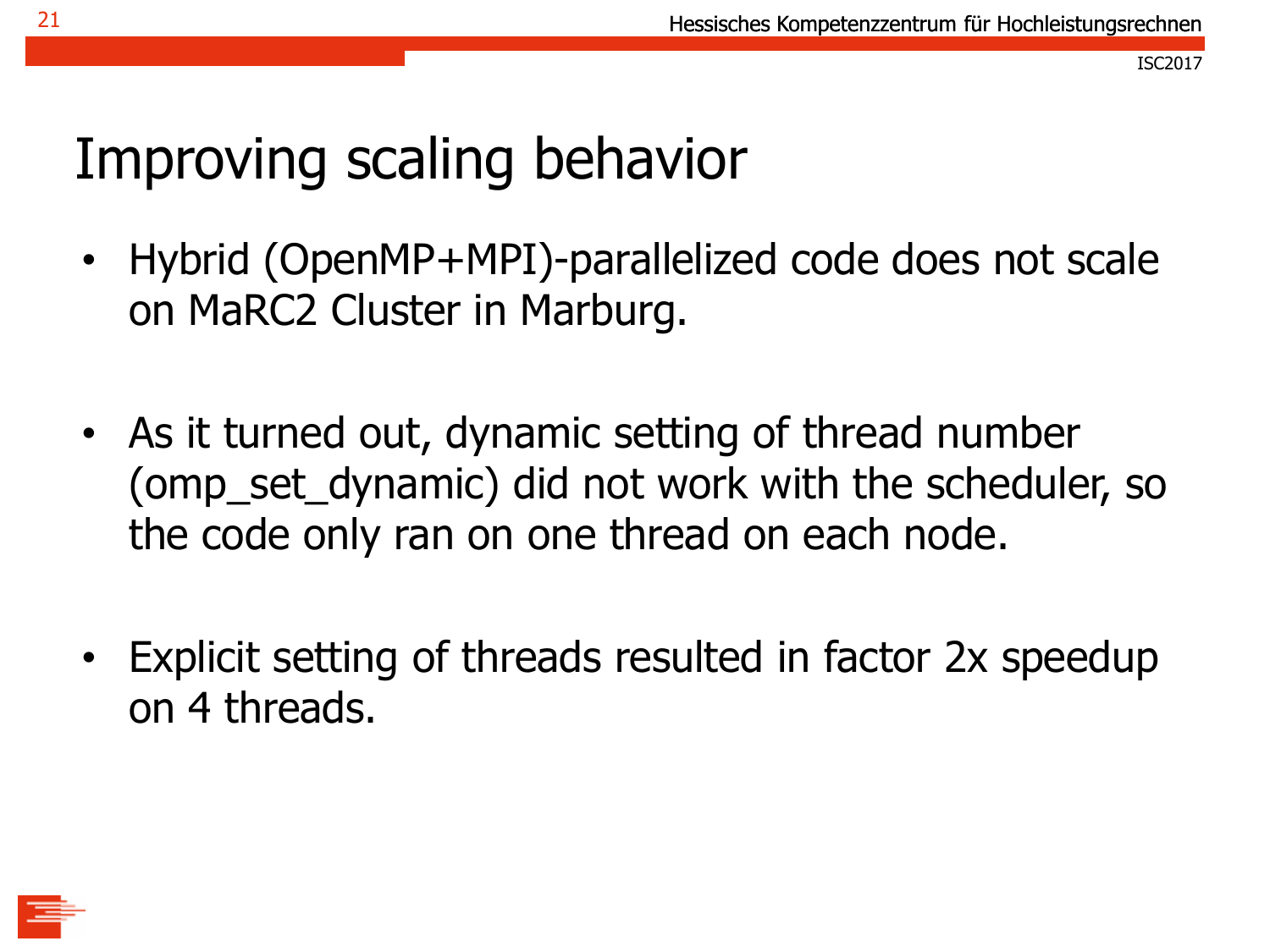### Script Generator

#### **Job Settings**

| Mail Notify / Job Information |    | #!/bin/bash<br>************                                             |
|-------------------------------|----|-------------------------------------------------------------------------|
| Parallelization Paradigm      |    | N# Submit-S<br>ALCOHOL: A SERIE AND AN ART ART AND AND                  |
| Shared memory /<br>OpenMP     |    | NANHEAR Mail<br><b>NSBATCH -- BIA</b><br>#SBATCH -- ma<br>#SBATCH -- 10 |
| Number of Threads             | 10 | <b>NHHHHHH Part</b><br><b>#SBATCH -- pa</b>                             |
| Message passing / MPI         | a  | NAHAHHH Ress<br>#SBATCH -- L1<br><b>NSBATCH -- me</b>                   |
| Partition                     |    | невяния Рага<br>export OMP N<br>#SBATCH -- cp                           |

#### Submit-Script

| #!/bin/bash                                                          |  |
|----------------------------------------------------------------------|--|
|                                                                      |  |
| N# Submit-Script Generator LC Kassel ##                              |  |
|                                                                      |  |
|                                                                      |  |
| HRREEZ# Mail Notify / Job Name / Comment #######                     |  |
| #SBATCH -- mail-user=user@uni-kassel.de                              |  |
| #SBATCH -- mail-type=BEGIN, END                                      |  |
| #SBATCH -- 100-name=myscript                                         |  |
| NEBERNE Partition ENVERNE                                            |  |
| #SBATCH -- partition=exec<br>material and the company of the company |  |
| NEBERNE Ressources ERREERE                                           |  |
| #5BATCH -- time=0-10:00:00                                           |  |
| #SBATCH -- mem-per-cpu=200                                           |  |
| HEERREE Parallelism HEERREE                                          |  |
| export OMP NUM THREADS=10                                            |  |
| #SBATCH -- cpus-per-task=10                                          |  |

Job Duration

Job Memory

Checkpointing

More Settings

- Writing the job scheduler script is a major hurdle for novice users.
- The script generator developed at Kassel structures this task and ensures a syntactically correct script.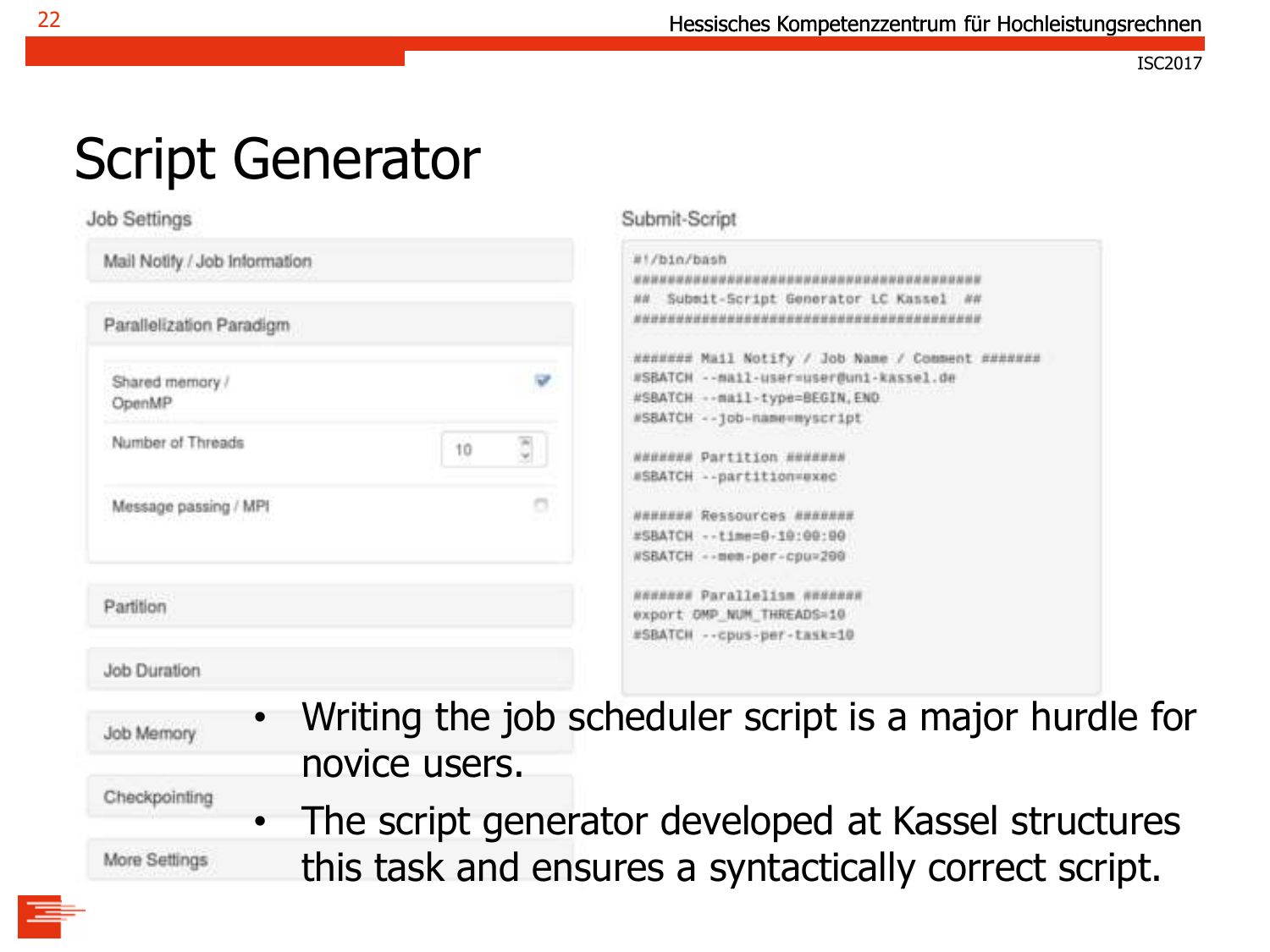### Lessons learned

- There are many ways how users' codes cannot perform well.
- Users by and large are not performance-aware, and not familiar with HPC environments and tools.

HKHLR tries to provide structures to streamline support:

- Common set of base knowledge at all sites.
- Common knowledge base.
- Development of specialist knowledge.
- "Early intervention" with our users.
- On-site personnel presence is essential.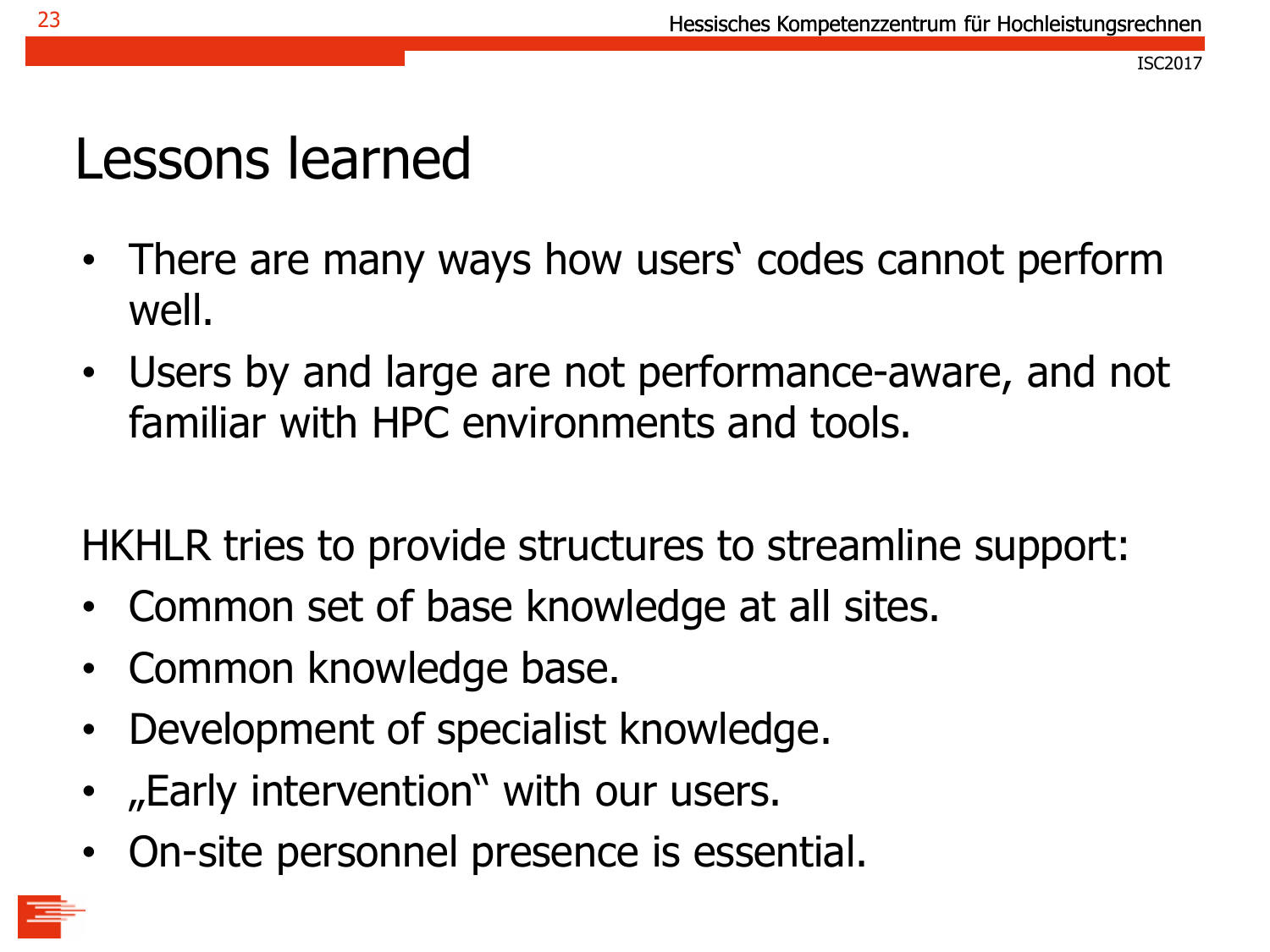### **Outreach**

- HPC is a growing field, with growing demands.
- But why is HPC important for science and industry?
- And why does one need a competence center focussing on software?

To answer these questions:

- Short video clips with researchers highlighting the importance of HPC for their work.
- HPC-Hessen at ISC

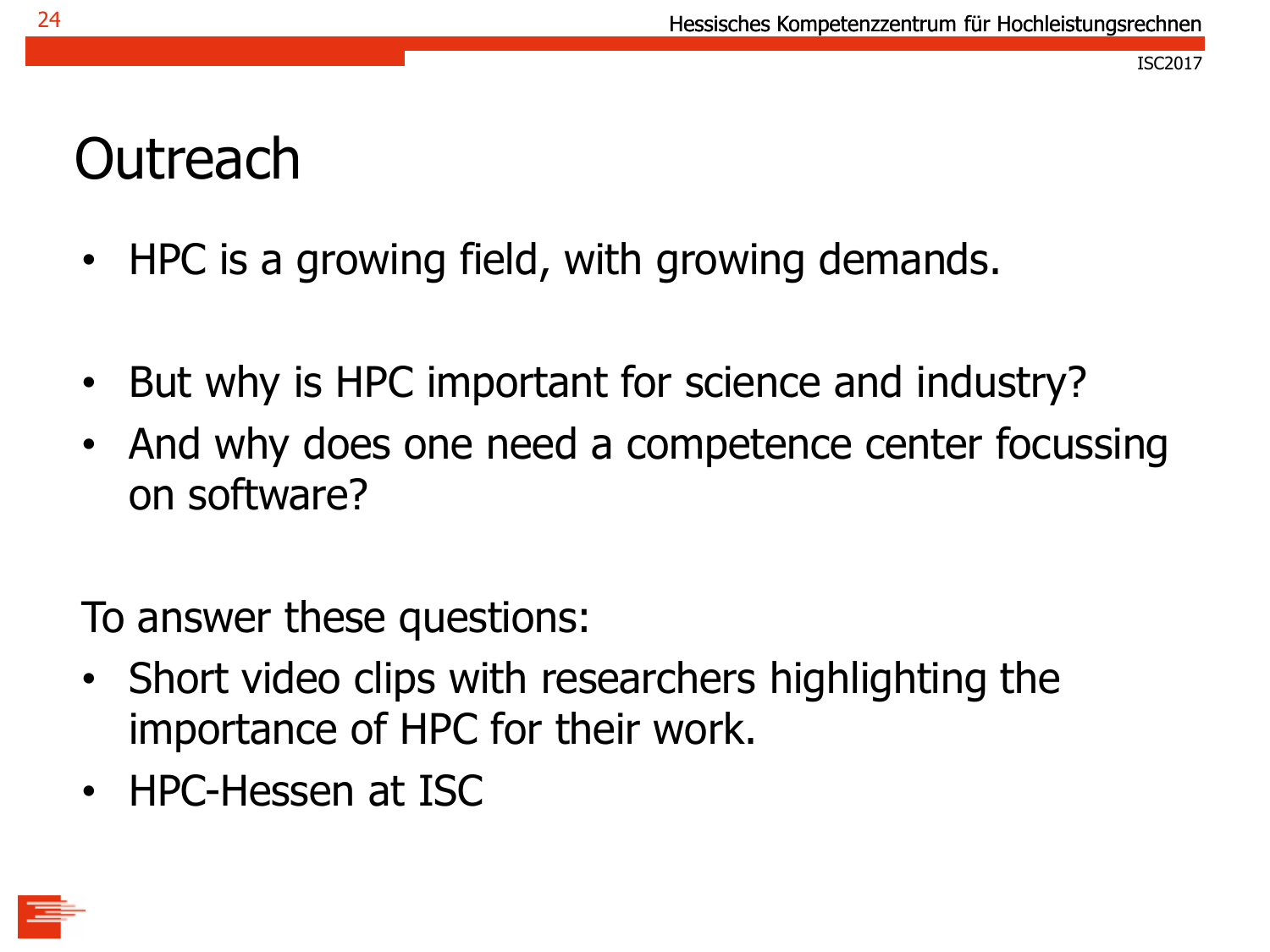ISC2017

Competence Center for High Performance Computing in Hessen HPC Hessen (www.hpc-hessen.de)

# brain<sub>ware</sub><br>f<sup>or</sup>science

Kompetenzzentrum



JUNE 18 - 22, 2017 FRANKFURT, GERMANY

四种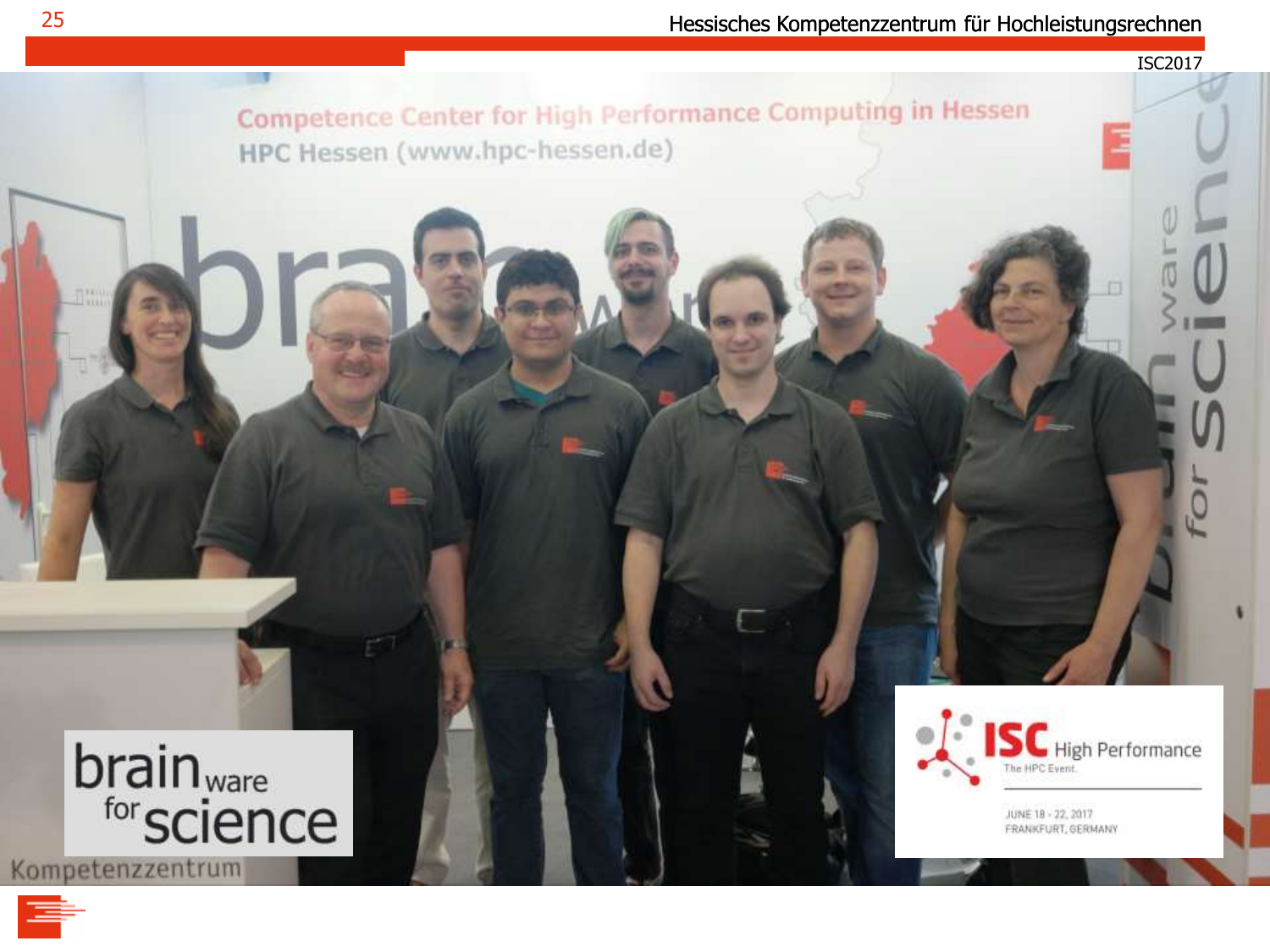### Reaching out beyond Hesse: Enabling Performance Engineering in Hesse and Rhineland-Palatine

- Expand and deepen HPC support in areas where existing scientific expertise coincides with critical user needs.
- Bundle the distributed expertise for HPC support in Hesse and Rhineland-Palatine
- Funded by German Science Foundation



- Darmstadt: Bischof, Sternel, Wolf
- Frankfurt: Lindenstruth
- Kaiserslautern: Gauger
- Mainz: Brinkmann